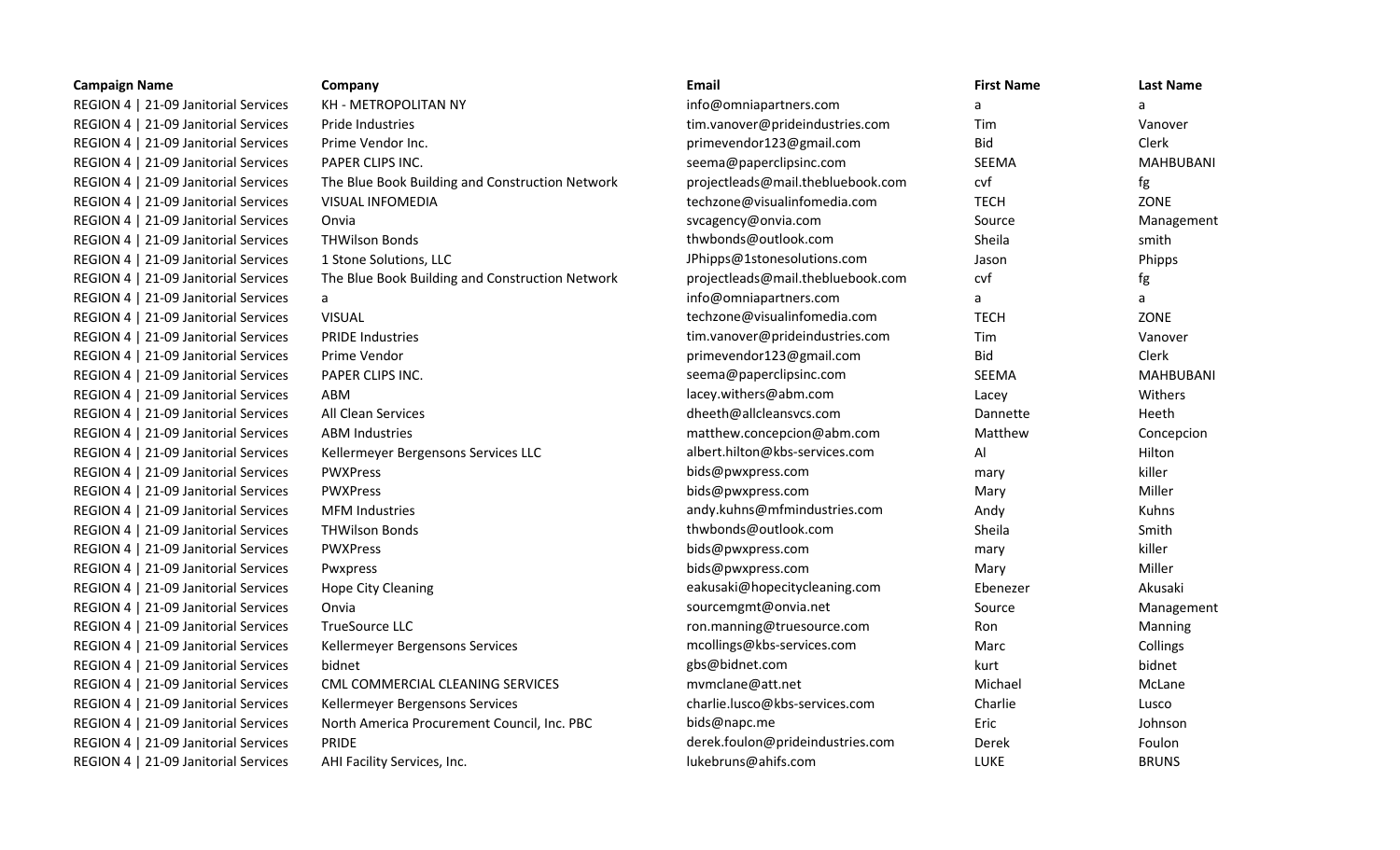| REGION 4   21-09 Janitorial Services | Pritchard Industries, LLC.                      | tsimon@pritchardindustries.com        | Trisha                 | Simon                    |
|--------------------------------------|-------------------------------------------------|---------------------------------------|------------------------|--------------------------|
| REGION 4   21-09 Janitorial Services | <b>Rogers Consulting</b>                        | rogersconsulting84@gmail.com          | Patrick                | Rogers                   |
| REGION 4   21-09 Janitorial Services | Alabama Construction Supply                     | matt.baggett@alaconsupply.com         | Matt                   | <b>Baggett</b>           |
| REGION 4   21-09 Janitorial Services | www.sg360inc.com                                | nancy.thomas@sg360clean.com           | Nancy                  | Thomas                   |
| REGION 4   21-09 Janitorial Services | <b>HHM Facility Management</b>                  | sales@hhmmgmt.com                     | Jennifer               | Smith                    |
| REGION 4   21-09 Janitorial Services | AHI Facility Services, Inc.                     | teresaestrada@ahifs.com               | Teresa                 | Estrada                  |
| REGION 4   21-09 Janitorial Services | American Facility Services, Inc.                | anugent@amfacility.com                | Andrea                 | Nugent                   |
| REGION 4   21-09 Janitorial Services | Facilities Janitorial Services, LLC             | edwin@facilitiesjanitorial.net        | Diane                  | Ursin                    |
| REGION 4   21-09 Janitorial Services | Spick & Span Trash Cans LLC                     | spickandspantrashcans@gmail.com       | Heidi                  | Gregory-Judd             |
| REGION 4   21-09 Janitorial Services |                                                 | jaimequinones97@gmail.com             | Jaime                  |                          |
| REGION 4   21-09 Janitorial Services | AHI Facility Services, Inc.                     | lukebruns@ahifs.com                   | LUKE J                 | <b>BRUNS</b>             |
| REGION 4   21-09 Janitorial Services | Precision Human Resources Solutions, Inc.       | rfp@precisionhr.net                   | Nupur                  | Chandriani               |
| REGION 4   21-09 Janitorial Services | The Blue Book Building and Construction Network | projectleads@mail.thebluebook.com     | The Blue Book Building | and Construction Network |
| REGION 4   21-09 Janitorial Services | <b>Splendid Cleaning Solutions Inc</b>          | splendidcleaning16@gmail.com          | chioma                 | Epps                     |
| REGION 4   21-09 Janitorial Services | preferred janitorial service                    | preferredjanitorialservice@yahoo.com  | jerome                 | gaston                   |
| REGION 4   21-09 Janitorial Services | SevenOutsource                                  | rfpalerts@gmail.com                   | Steave outsource       | Walse                    |
| REGION 4   21-09 Janitorial Services | Caring Commercial Cleaning Inc.                 | Mpowell@caringtx.com                  | Michael                | Powell                   |
| REGION 4   21-09 Janitorial Services | best cleaning building service                  | best@bcbuildingservice.com            | helene                 | kwon                     |
| REGION 4   21-09 Janitorial Services | <b>PWXPress</b>                                 | bids@pwxpress.com                     | Mary                   | Miller                   |
| REGION 4   21-09 Janitorial Services | Buckley Services Inc.                           | buckleyservices111@gmail.com          | Ralph K.               | <b>Buckley</b>           |
| REGION 4   21-09 Janitorial Services | Jani-King of Nevada                             | swhite@janikingnv.com                 | Shanda                 | White                    |
| REGION 4   21-09 Janitorial Services | Travis Association for the Blind                | carolina.rivera@austinlighthouse.org  | Caroline               | Rivera                   |
| REGION 4   21-09 Janitorial Services | <b>VPL Solutions, LLC</b>                       | danielle@vplsolutions.net             | Danielle               | Caron                    |
| REGION 4   21-09 Janitorial Services | <b>VPL Solutions, LLC</b>                       | susan@vplsolutions.net                | Susan                  | Pope                     |
| REGION 4   21-09 Janitorial Services | Jani-King of Nevada                             | swhite@janikingnv.com                 | Shanda                 | White                    |
| REGION 4   21-09 Janitorial Services | <b>HHS</b>                                      | rmiller@hhs1.com                      | Rob                    | Miller                   |
| REGION 4   21-09 Janitorial Services |                                                 | govservices@aus.com                   | Mallorie               | Heyl                     |
| REGION 4   21-09 Janitorial Services | Custodius Chicago                               | justin.franciose@custodiuschicago.com | Justin                 | Franciose                |
| REGION 4   21-09 Janitorial Services | Ambassador Services                             | john.kissamis@ambassadorusa.com       | John                   | Kissamis                 |
| REGION 4   21-09 Janitorial Services | AMBASSADOR, LLC                                 | jkissamis@ambassadorusa.com           | John                   | Kissamis                 |
| REGION 4   21-09 Janitorial Services | The Blue Book Building and Construction Network | projectleads@mail.thebluebook.com     | Subhajit               | Karmakar                 |
| REGION 4   21-09 Janitorial Services | <b>LGC Global Energy FM</b>                     | indra.ghosh@lgcfacility.com           | Indra                  | Ghosh                    |
| REGION 4   21-09 Janitorial Services | <b>Bid Prime</b>                                | sluna@bidprime.com                    | Sandra                 | luna                     |
| REGION 4   21-09 Janitorial Services | Preferred Janitorial Service, Inc               | preferredjanitorialservice@yahoo.com  | jerome                 | gaston                   |
| REGION 4   21-09 Janitorial Services | ifs global                                      | roosterwwj@gmail.com                  | Bill                   | Johnson                  |
| REGION 4   21-09 Janitorial Services | <b>Jordans Cleaning Solutions</b>               | jordanscleaningsolutions@gmail.com    | Sineat                 | Jordan                   |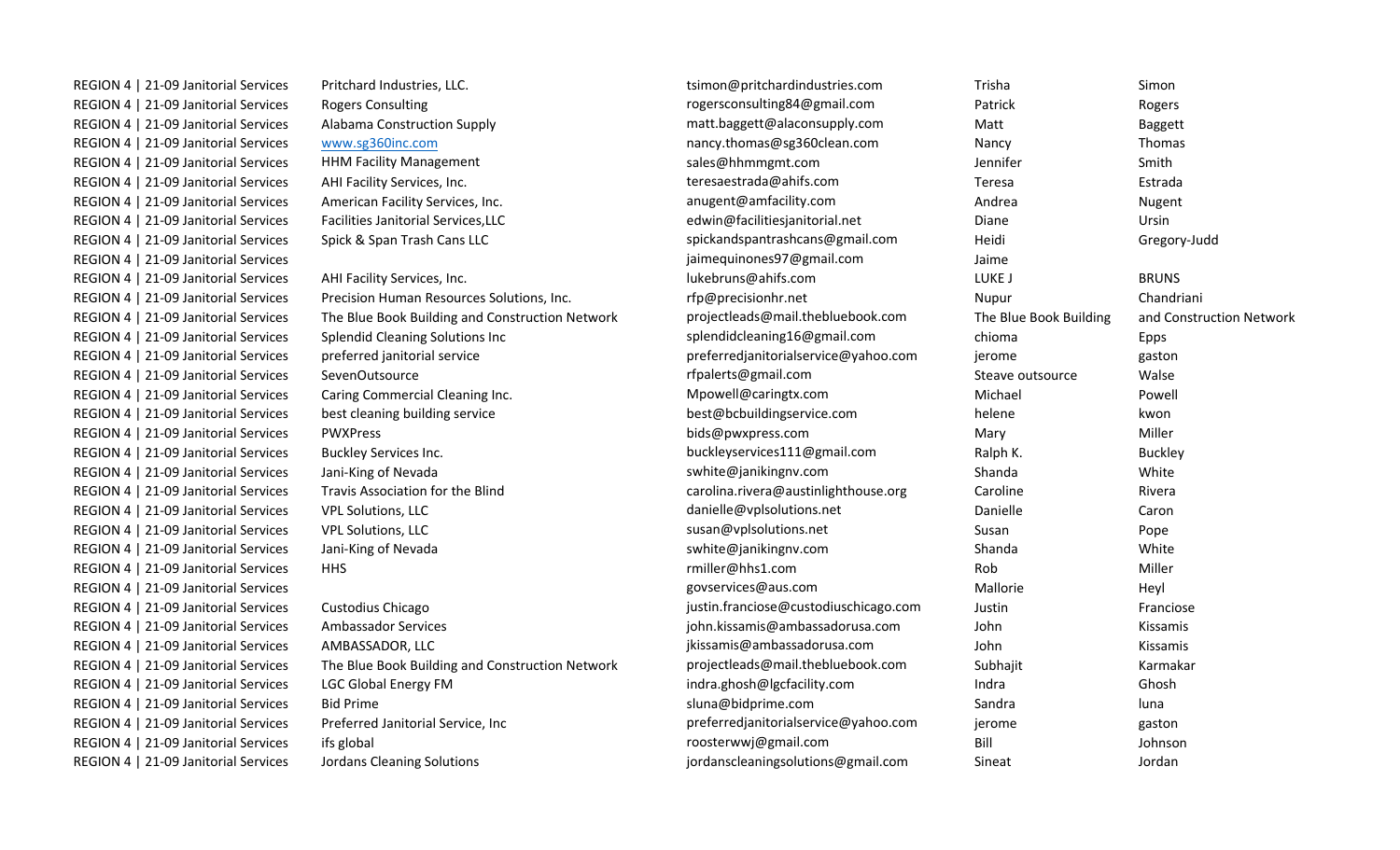| REGION 4   21-09 Janitorial Services | <b>PWXPress</b>                      | bids@pwxpress.com                | Mary              | Miller        |
|--------------------------------------|--------------------------------------|----------------------------------|-------------------|---------------|
| REGION 4   21-09 Janitorial Services | Shay Enterprise                      | tshayenterprise@gmail.com        | Tamara            | Shay          |
| REGION 4   21-09 Janitorial Services | <b>THWilson Bonds</b>                | thwbonds@outlook.com             | Sheila            | smith         |
| REGION 4   21-09 Janitorial Services | Kleen-Tech Services, LLC             | twhite@kleen-tech.com            | Tracy             | White         |
| REGION 4   21-09 Janitorial Services | <b>PWXPress</b>                      | bids@pwxpress.com                | Mary              | Miller        |
| REGION 4   21-09 Janitorial Services | Pritchard Industries, LLC.           | tsimon@pritchardindustries.com   | Trisha            | Simon         |
| REGION 4   21-09 Janitorial Services | Jani-King of Houston                 | swhite@janikinghou.com           | Suzanne           | White         |
| REGION 4   21-09 Janitorial Services | <b>Pritchard Industries</b>          | Salberts@pritchardindustries.com | Steve             | Alberts       |
| REGION 4   21-09 Janitorial Services | <b>MFM Industries</b>                | kyle.given@mfmindustries.com     | Kyle              | Given         |
| REGION 4   21-09 Janitorial Services | <b>PWXPress</b>                      | bids@pwxpress.com                | Mary              | Miller        |
| REGION 4   21-09 Janitorial Services | ACB Services, Inc.                   | arap@allcleaninc.com             | Joseph            | Manfredo, Jr. |
| REGION 4   21-09 Janitorial Services | <b>ACB Services</b>                  | arap@allcleaninc.com             | Scott             | Kline         |
| REGION 4   21-09 Janitorial Services | ABM   Education                      | MaryBeth.Stuart@abm.com          | MaryBeth          | Stuart        |
| REGION 4   21-09 Janitorial Services | Able Cleaning Inc.                   | khsu@ablecleaninginc.com         | Kevin E.          | Hsu           |
| REGION 4   21-09 Janitorial Services | ABM                                  | marybeth.stuart@abm.com          | MaryBeth          | Stuart        |
| REGION 4   21-09 Janitorial Services | ABM   Education                      | matthew.concepcion@abm.com       | Matt              | Concepcion    |
| REGION 4   21-09 Janitorial Services | Daycare Cleaning Services, Inc       | rnestore@comcast.net             | Rob               | Nestore       |
| REGION 4   21-09 Janitorial Services | <b>MAX PRO ENTERPRISE</b>            | MJAMES7408@AOL.COM               | <b>JANITORIAL</b> | <b>SVCS</b>   |
| REGION 4   21-09 Janitorial Services | Able Cleaning, LLC                   | khsu@ablecleaninginc.com         | Kevin             | Hsu           |
| REGION 4   21-09 Janitorial Services | <b>ABM Texas General Services</b>    | matthew.concepcion@abm.com       | Matthew           | Concepcion    |
| REGION 4   21-09 Janitorial Services | <b>KBS</b>                           | albert.hilton@kbs-services.com   | Al                | Hilton        |
| REGION 4   21-09 Janitorial Services | <b>McLemore Building Maintenance</b> | bkeller@mbminc.com               | Brittany          | Keller        |
| REGION 4   21-09 Janitorial Services | <b>MFM Industries</b>                | andy.kuhns@mfmindustries.com     | Andy              | Kuhns         |
| REGION 4   21-09 Janitorial Services | QFS                                  | klodian@qfs.net                  | Klodian           | Abazi         |
| REGION 4   21-09 Janitorial Services | ABM                                  | james.kleinke@abm.com            | James             | Kleinke       |
| REGION 4   21-09 Janitorial Services | ABM                                  | james.kleinke@abm.com            | James             | Kleinke       |
| REGION 4   21-09 Janitorial Services | <b>Construction Journal</b>          | bids@constructionjournal.com     | Pamela            | Exton         |
| REGION 4   21-09 Janitorial Services | LDB CLEANING SERVICES                | Laydail_burleson@yahoo.com       | Laydail           | Burleson      |
| REGION 4   21-09 Janitorial Services | Guerra Maintenance Management        | gservando950@gmail.com           | Servando          | Guerra Jr,    |
| REGION 4   21-09 Janitorial Services | ABM                                  | marybeth.Stuart@abm.com          | MaryBeth          | Stuart        |
| REGION 4   21-09 Janitorial Services | ABM                                  | marybeth.Stuart@abm.com          | MaryBeth          | Stuart        |
| REGION 4   21-09 Janitorial Services | ABM                                  | marybeth.Stuart@abm.com          | MaryBeth          | Stuart        |
| REGION 4   21-09 Janitorial Services | <b>Richen Management</b>             | richenmanagement@aol.com         | Richard           | McCue         |
| REGION 4   21-09 Janitorial Services | ABM                                  | marybeth.Stuart@abm.com          | MaryBeth          | Stuart        |
| REGION 4   21-09 Janitorial Services | ABM   Education                      | marybeth.Stuart@abm.com          | MaryBeth          | Stuart        |
| REGION 4   21-09 Janitorial Services | ABM   Education                      | marybeth.Stuart@abm.com          | MaryBeth          | <b>Stuart</b> |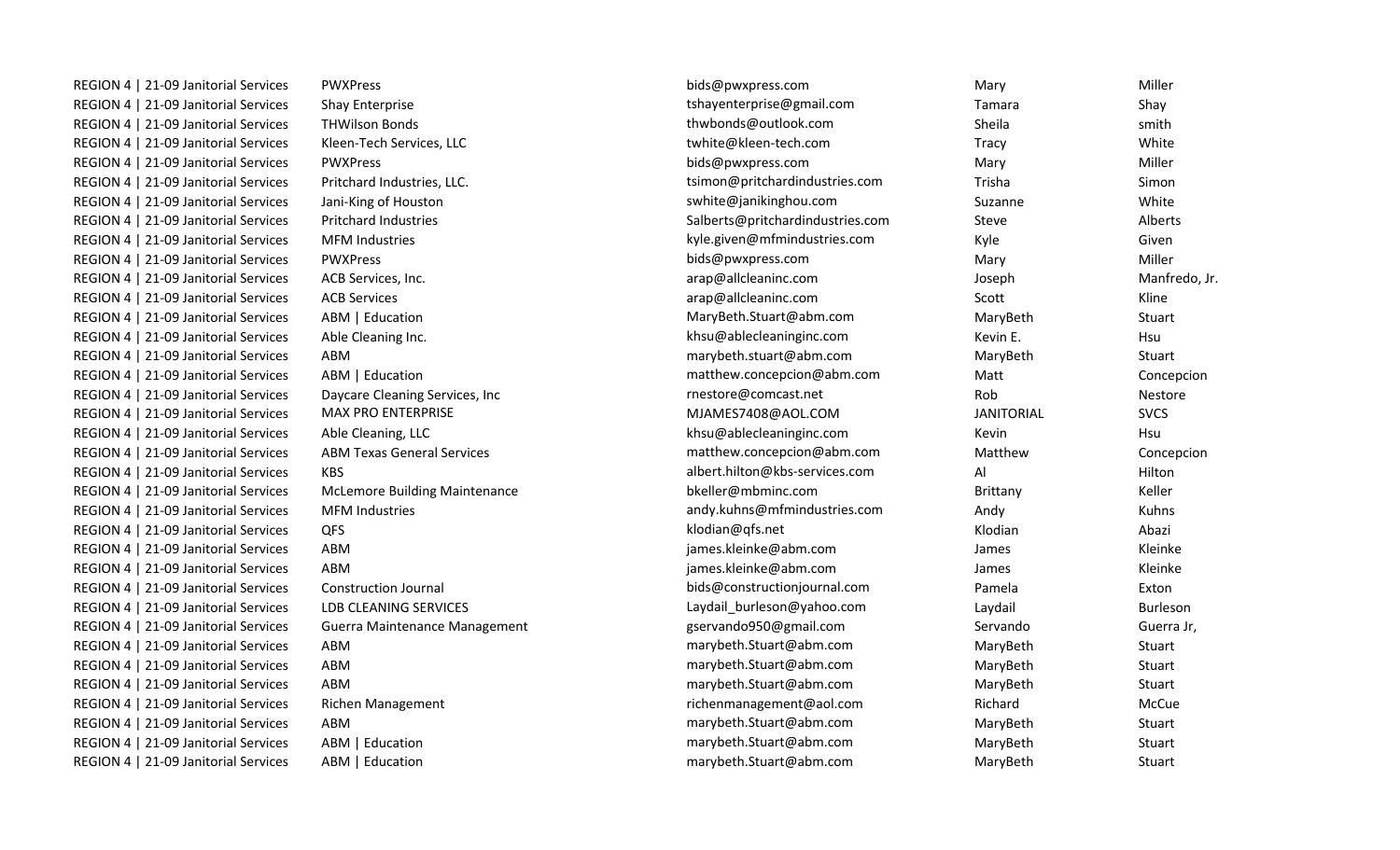| REGION 4   21-09 Janitorial Services | <b>Construction Journal</b>                        | cpage@constructionjournal.com         | Christine       | Page        |
|--------------------------------------|----------------------------------------------------|---------------------------------------|-----------------|-------------|
| REGION 4   21-09 Janitorial Services | Interstate Building Maintenance Corporation        | ggutowski@interstatemaintenance.com   | Gwen            | Gutowski    |
| REGION 4   21-09 Janitorial Services | CRUISE CAR, INC.                                   | adam@cruisecarinc.com                 | Adam            | Sulimirski  |
| REGION 4   21-09 Janitorial Services | Daycare Cleaning Services, Inc                     | rnestore@comcast.net                  | Rob             | Nestore     |
| REGION 4   21-09 Janitorial Services | The Blue Book Building and Construction Network    | projectleads@mail.thebluebook.com     | <b>The</b>      | <b>Book</b> |
| REGION 4   21-09 Janitorial Services | <b>McLemore Building Maintenance</b>               | bkeller@mbminc.com                    | Brittany        | Keller      |
| REGION 4   21-09 Janitorial Services | Midwest Maintenance Co, Inc.                       | pboyd@midwestinc.net                  | Pat             | Boyd        |
| REGION 4   21-09 Janitorial Services | <b>Sherwood Services</b>                           | jwenger@sherwoodservices.com          | Jerry           | Wenger      |
| REGION 4   21-09 Janitorial Services | Pritchard Industries Inc.                          | sodriozola@pritchardindustries.com    | Sany            | Odriozola   |
| REGION 4   21-09 Janitorial Services | The Blue Book Building and Construction Network    | projectleads@mail.thebluebook.com     | P               | Roy         |
| REGION 4   21-09 Janitorial Services | The Blue Book Building and Construction Network    | projectleads@mail.thebluebook.com     | Subhajit        | Karmakar    |
| REGION 4   21-09 Janitorial Services | TrueSource LLC                                     | ron.manning@truesource.com            | Ron             | Manning     |
| REGION 4   21-09 Janitorial Services | ABM                                                | viviana.carranza@abm.com              | Vivi            | Carr        |
| REGION 4   21-09 Janitorial Services | <b>VBM</b>                                         | glupevegajr@vegabm.com                | Guadalupe       | Vega Jr.    |
| REGION 4   21-09 Janitorial Services | <b>MasterCorp Commercial Services</b>              | christine.sanders@mastercorp.com      | Christine       | Sanders     |
| REGION 4   21-09 Janitorial Services | <b>MasterCorp Commercial Services</b>              | christine.sanders@mastercorp.com      | Christine       | Sanders     |
| REGION 4   21-09 Janitorial Services | North America Procurement Council                  | bids@napc.me                          | Eric            | Johnson     |
| REGION 4   21-09 Janitorial Services | Eagle Maintenance Co. Inc. DBA ServiceMaster Clean | jesus.cortez@servicemasterbyeagle.com | Jesus I.        | Cortez Jr.  |
| REGION 4   21-09 Janitorial Services | <b>AAA Facilitysolutions</b>                       | aaafacilitysolutions@gmail.com        | Oscar           | Castro      |
| REGION 4   21-09 Janitorial Services | Spectrum paper                                     | yasmin@spectrumpaper.com              | Yasmin          | Gonzalez    |
| REGION 4   21-09 Janitorial Services | <b>Pioneer Texas</b>                               | mike@pioneertexas.net                 | Michael         | Shaffer     |
| REGION 4   21-09 Janitorial Services | The Blue Book Building and Construction Network    | projectleads@mail.thebluebook.com     | P               | Roy         |
| REGION 4   21-09 Janitorial Services | <b>VISUAL</b>                                      | techzone@visualinfomedia.com          | <b>TECH</b>     | ZONE        |
| REGION 4   21-09 Janitorial Services | APEX EXTREME SOLUTIONS                             | salesrep@apxsol.com                   | Summer          | Havens      |
| REGION 4   21-09 Janitorial Services | OpenWorks                                          | dan.rodrigues@openworksweb.com        | Dan             | Rodrigues   |
| REGION 4   21-09 Janitorial Services | The Blue Book Building and Construction Network    | projectleads@mail.thebluebook.com     | dwara           | rs          |
| REGION 4   21-09 Janitorial Services | 8606 FINANCIAL INCORPORATED                        | johnnyjones86@gmail.com               | Johnny          | Jones       |
| REGION 4   21-09 Janitorial Services | Kellermeyer Bergensons Services                    | timothy.semenza@kbs-services.com      | Timothy         | Semenza     |
| REGION 4   21-09 Janitorial Services | One and Done Janitorial Services                   | oneanddonejanitorial@gmail.com        | Tia             | Williams    |
| REGION 4   21-09 Janitorial Services | <b>MFM Industries</b>                              | andy.kuhns@mfmindustries.com          | Andy            | Kuhns       |
| REGION 4   21-09 Janitorial Services | City Wide                                          | cyates@gocitywide.com                 | Cory            | Yates       |
| REGION 4   21-09 Janitorial Services | City Wide                                          | HSpooner@gocitywide.com               | Hub             | Spooner     |
| REGION 4   21-09 Janitorial Services | <b>Spaulding Decon</b>                             | lkaruzis@spauldingdecon.com           | Lexi            | Karuzis     |
| REGION 4   21-09 Janitorial Services | <b>KIRA LLC</b>                                    | bhill@thtbc.com                       | <b>Bradford</b> | Hill        |
| REGION 4   21-09 Janitorial Services | hkbjbhjbh                                          | global20026@gmail.com                 | hgvjhgvhgv      | vjhgvghvhv  |
| REGION 4   21-09 Janitorial Services | Advantage Pro-Kleen                                | ea@advantageprokleen.com              | Eduardo         | Armas       |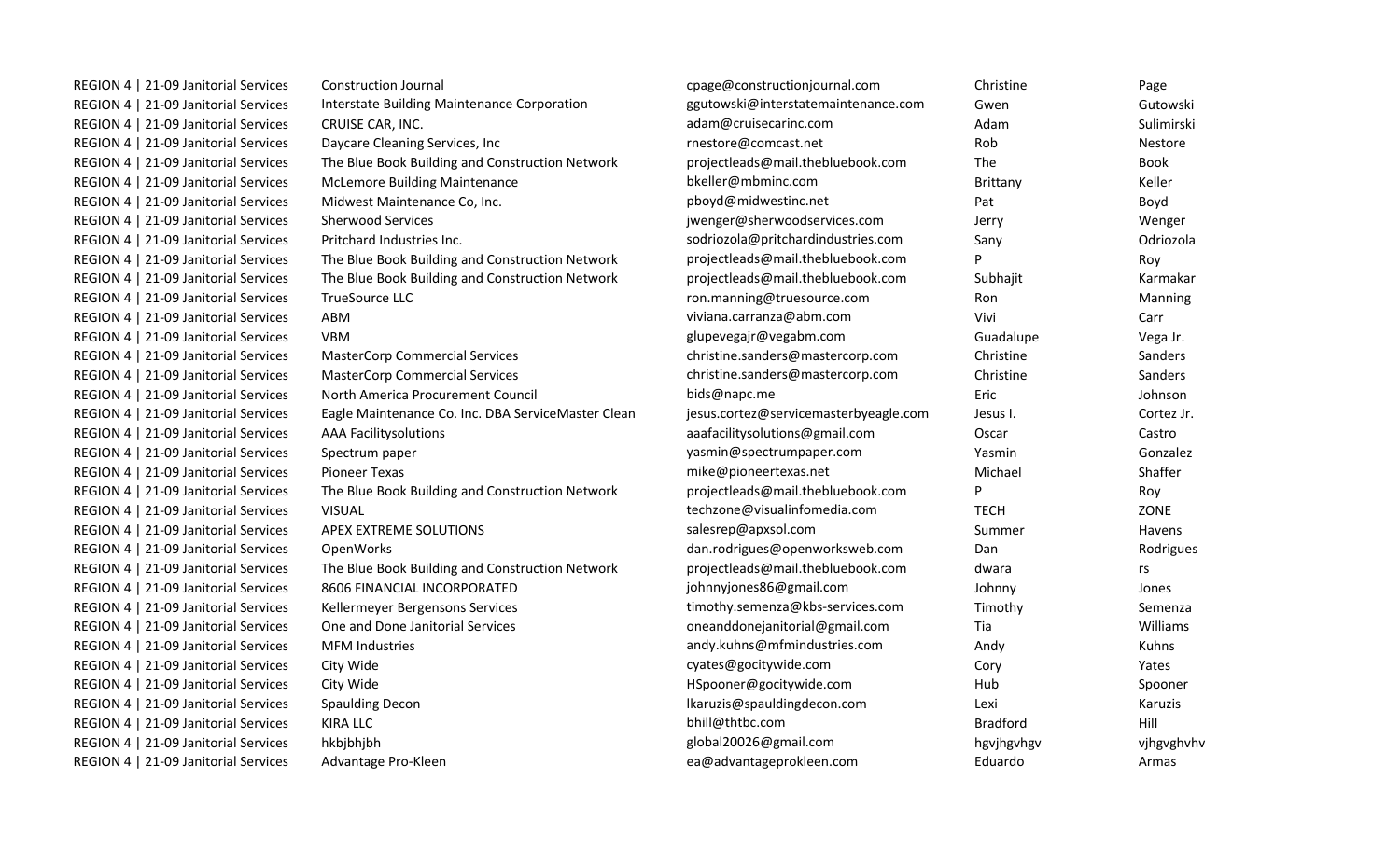| REGION 4   21-09 Janitorial Services | Kellermeyer Bergensons Services                 | timothy.semenza@kbs-services.com       | Timothy       | Semenza            |
|--------------------------------------|-------------------------------------------------|----------------------------------------|---------------|--------------------|
| REGION 4   21-09 Janitorial Services | Phoenix Global Disinfection & Sanitizing Co LLC | mosess211@yahoo.com                    | Maurice       | Ratliff            |
| REGION 4   21-09 Janitorial Services | Cleaning                                        | member@bslending.com                   | <b>Brad</b>   | Yang               |
| REGION 4   21-09 Janitorial Services | North America Procurement Council, Inc. PBC     | bids@napc.me                           | Eric          | Johnson            |
| REGION 4   21-09 Janitorial Services | Armas Commercial Services, LLC                  | info@advantageprokleen.com             | Eduardo       | Armas              |
| REGION 4   21-09 Janitorial Services | <b>United Service Associates</b>                | samnu175@aol.com                       | Samuel        | <b>Salas</b>       |
| REGION 4   21-09 Janitorial Services | Advantage Pro-Kleen                             | info@advantageprokleen.com             | Eduardo       | Armas              |
| REGION 4   21-09 Janitorial Services | Thorough Cleaners LLC                           | info@thoroughcleaning.net              | Crystal       | Carlisle           |
| REGION 4   21-09 Janitorial Services | Authnetic Clean, LLC                            | jellington749@gmail.com                | james         | ellington          |
| REGION 4   21-09 Janitorial Services | Armas Commercial Services, LLC                  | info@advantageprokleen.com             | Eduardo       | Armas              |
| REGION 4   21-09 Janitorial Services | A Clean Beginning LLC                           | acleanbeginning@ymail.com              | Joseph        | Frierson           |
| REGION 4   21-09 Janitorial Services | All janitorial Professional Services, Inc.      | evelyn@alljanitorial.net               | Evelyn        | Molina             |
| REGION 4   21-09 Janitorial Services | North America Procurement Council, Inc.         | bids@napc.me                           | Eric          | Johnson            |
| REGION 4   21-09 Janitorial Services | North America Procurement Council, Inc.         | bids@napc.me                           | Eric          | Johnson            |
| REGION 4   21-09 Janitorial Services | CCS                                             | Vlacayo@champion-cs.com                | Victor        | Lacayo             |
| REGION 4   21-09 Janitorial Services | Kellermeyer Bergensons Services                 | timothy.semenza@kbs-services.com       | Timothy       | Semenza            |
| REGION 4   21-09 Janitorial Services | Armas Commercial Services, LLC                  | info@advantageprokleen.com             | Eduardo       | Armas              |
| REGION 4   21-09 Janitorial Services | Alert Services Inc.                             | orders@alertservices.com               | Tamra         | Juckes             |
| REGION 4   21-09 Janitorial Services | Tough Cleaning Solutions, LLC                   | mstoughclean2020@gmail.com             | Karmen        | Miller             |
| REGION 4   21-09 Janitorial Services | <b>Champion Cleaning Solutions</b>              | jstokes@champion-cs.com                | Jon           | <b>Stokes</b>      |
| REGION 4   21-09 Janitorial Services | PRISTINESYSTEMS                                 | mikemonterrubio@pristinesystemsusa.com | <b>MIKE</b>   | <b>MONTERRUBIO</b> |
| REGION 4   21-09 Janitorial Services | <b>Betco</b>                                    | plohrman@betco.com                     | Patrick       | Lohrman            |
| REGION 4   21-09 Janitorial Services | Oranje Commercial Janitorial                    | joshua@oranje.us                       | Joshua        | Woodworth          |
| REGION 4   21-09 Janitorial Services | <b>LGC Global Energy FM</b>                     | indra.ghosh@lgcfacility.com            | Indra         | Ghosh              |
| REGION 4   21-09 Janitorial Services | <b>HHM Facility Management</b>                  | sales@hhmmgmt.com                      | Jennifer      | Smith              |
| REGION 4   21-09 Janitorial Services | EagleEase, LLC                                  | brendaarnoldscott@yahoo.com            | <b>Brenda</b> | Arnold-Scott       |
| REGION 4   21-09 Janitorial Services | Source Management                               | svcagency@onvia.com                    | Onvia         | $\mathbf{1}$       |
| REGION 4   21-09 Janitorial Services | Source Management                               | svcagency@onvia.com                    | Onvia         | $\mathbf{1}$       |
| REGION 4   21-09 Janitorial Services | K Staffing Incorporated                         | ksonrise@sbcglobal.net                 | Sonya         | Kelly              |
| REGION 4   21-09 Janitorial Services | <b>VISUAL</b>                                   | techzone@visualinfomedia.com           | <b>TECH</b>   | ZONE               |
| REGION 4   21-09 Janitorial Services | <b>LGC Global Energy FM</b>                     | indra.ghosh@lgcfacility.com            | Indra         | Ghosh              |
| REGION 4   21-09 Janitorial Services | precision human resource solutions              | nchandriani@precisionhr.net            | Nupur         | darji              |
| REGION 4   21-09 Janitorial Services | North America Procurement Council, Inc. PBC     | bids@napc.me                           | Eric          | Johnson            |
| REGION 4   21-09 Janitorial Services | Maintenance of Houston                          | lpilgrim@maintenanceofhouston.com      | Laura         | Pilgrim            |
| REGION 4   21-09 Janitorial Services | Prisitne Systems                                | javier2u@aol.com                       | Javier        | Monterrubio        |
| REGION 4   21-09 Janitorial Services | <b>LGC Global Energy FM</b>                     | mrunal.sandbhor@lgccorp.com            | Mrunal        |                    |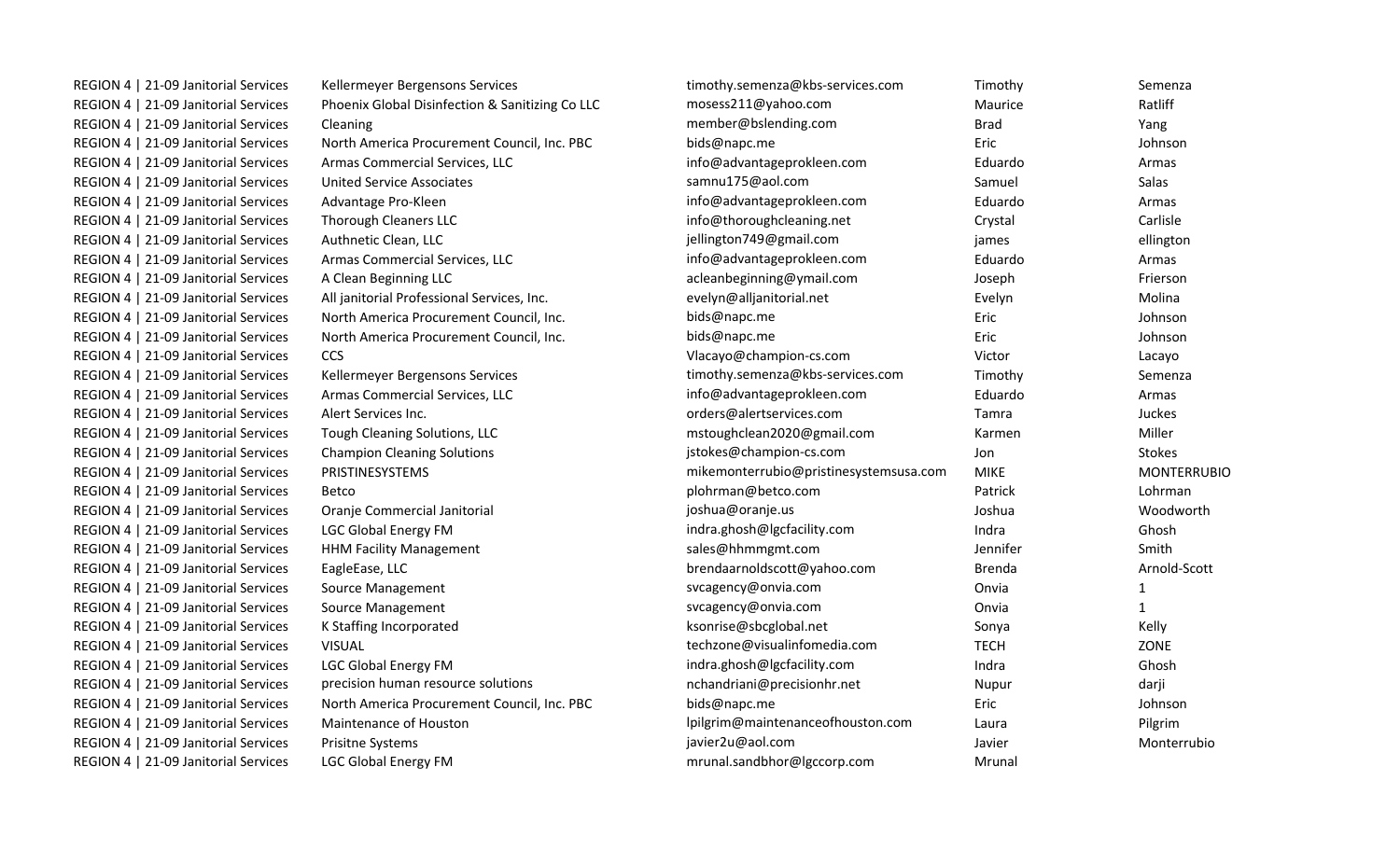| REGION 4   21-09 Janitorial Services | Drea's Cleaning Expertise LLC                | Dreascleaningexpertise@gmail.com | Shandrea   | Cade Manus |
|--------------------------------------|----------------------------------------------|----------------------------------|------------|------------|
| REGION 4   21-09 Janitorial Services | <b>PWXPress</b>                              | bids@pwxpress.com                | Mary       | Miller     |
| REGION 4   21-09 Janitorial Services | North America Procurement Council, Inc. PBC. | bids@napc.me                     | Eric       | Johnson    |
| REGION 4   21-09 Janitorial Services | Dreas Cleaning Expertise                     | dreascleaningexpertise@gmail.com | Shandrea   | Cade Manus |
| REGION 4   21-09 Janitorial Services | <b>Dreas Cleaning Expertise</b>              | dreascleaningexpertise@gmail.com | Shandrea   | Cade Manus |
| REGION 4   21-09 Janitorial Services | North America Procurement Council, Inc. PBC. | bids@napc.me                     | Eric       | Johnson    |
| REGION 4   21-09 Janitorial Services | jlbhjhbjhbjh                                 | global12390@gmail.com            | hgvjhgvhgv | vjhgvghvhv |
| REGION 4   21-09 Janitorial Services | XCC                                          | add@gmail.com                    | asdas      | dasd       |
| REGION 4   21-09 Janitorial Services | A-Tex Restaurant Supply, Inc.                | daryl@atexrestaurantsupply.com   | Daryl      | Cates      |
| REGION 4   21-09 Janitorial Services |                                              |                                  |            |            |

REGION 4 | 21-09 Janitorial Services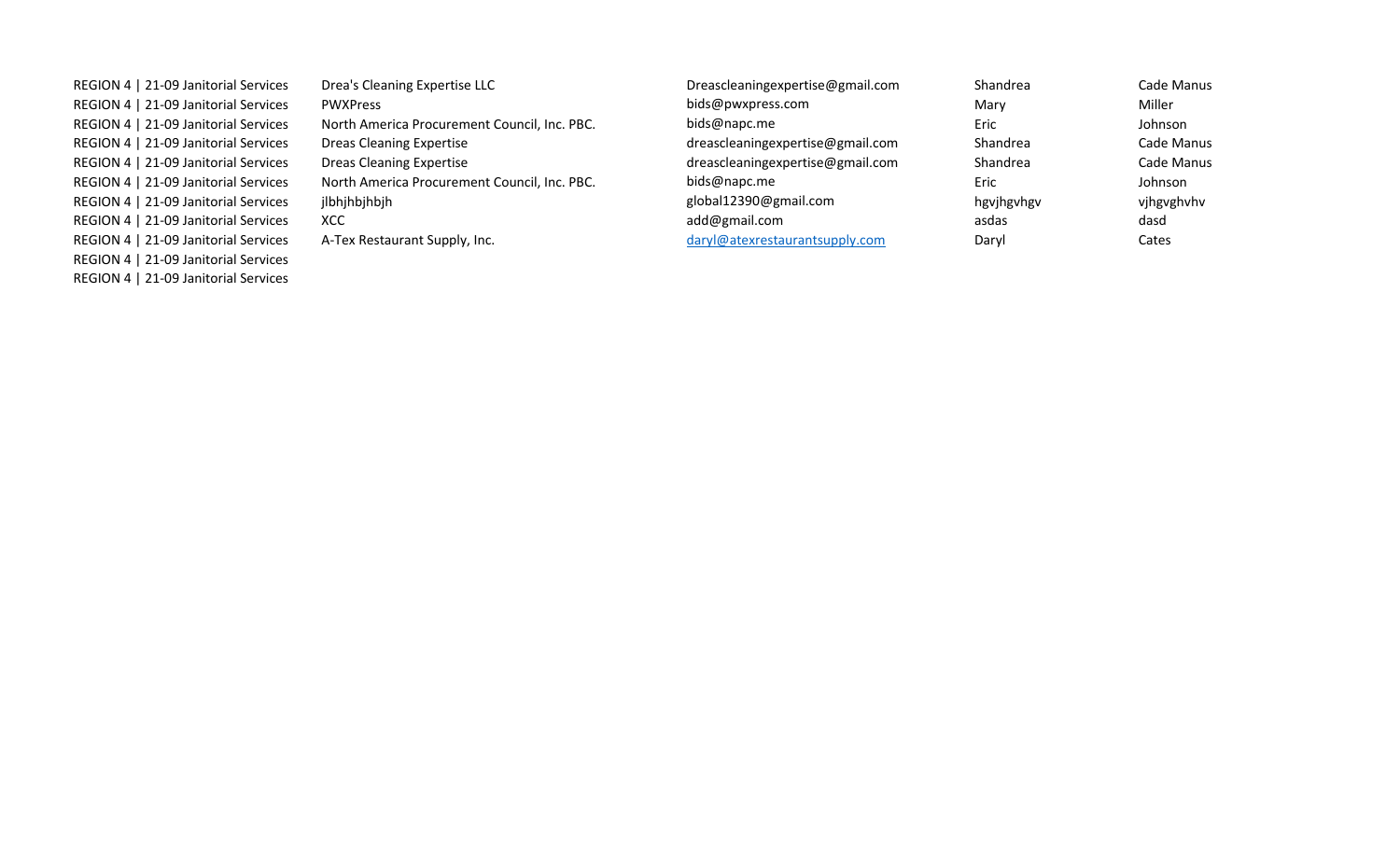| <b>First Name</b> | <b>Last Name</b> | <b>Company / Account</b>                            | <b>Email</b>                       |
|-------------------|------------------|-----------------------------------------------------|------------------------------------|
| Arlene            | Camacho          | 21st Century Janitorial Svcs Inc                    | arlene@21cjs.com                   |
| Aleia             | Shipman          | 3G Chemical Solutions, LLC                          | sales@3gchemicalsolutions.com      |
| Kristian          | Millirons        | 3P America, LLC                                     | admin@3pamerica.com                |
| Alexander         | Wietecha         | A M Landscaping LLC.                                | alika@amlhi.com                    |
| Christopher       | Meaney           | <b>ABCO Products</b>                                | chrism@abcoproducts.com            |
| Amit              | Kamani           | Ace Office Supplies                                 | abkamani2002@aceofficesupply.com   |
| james             | detamore         | Acuity Specialty Products d/b/a Zep Sales & Service | james.detamore@zep.com             |
| Maureena          | Fabien-Watson    | Acuity Specialty Products, Inc d/b/a Zep            | zepbids@zep.com                    |
| Kevin             | De Rosa          | Advance Paper and Maintenance Supply                | kfderosa@gmail.com                 |
| Janice            | Pollaccio        | Aetna Electric                                      | janice.pollaccio@aetnaelectric.com |
| Aaron             | Wright           | AFFLINK, LLC                                        | awright@afflink.com                |
| Jared             | Berry            | AHI Facility Services Inc                           | jaredberry@ahifs.com               |
| Victor            | Contreras        | Air Defense AZ                                      | victor@airdefenseaz.com            |
| Marty             | Lax              | Aire-Master of Central Alabama                      | martylax@airemaster.com            |
| Jennifer          | Cason            | AkitaBox                                            | jcason@akitabox.com                |
| Jonathan          | Mandala          | Alco-Chem, Inc.                                     | jonathan@alco-chem.com             |
| Gene              | walker           | Alen Corporation                                    | gwalker@alen.com                   |
| Kyle              | Zarnoff          | Alexander's Cleaning Service                        | alexanders.windowcleaners@gmail.cc |
| Robert            | Sherrill         | All Service Maintanace                              | rob@asmjanitorial.com              |
| Sandra            | Perry            | Alle Designs LLC                                    | info@alleofficesolutions.com       |
| Natalie           | Pope             | <b>Allied National Services</b>                     | npope@alliedns.com                 |
| Louis             | Salazar          | American Sanitary Supply Inc                        | ls@amersan.com                     |
| Moshe             | Judah            | <b>Angel Tree Products</b>                          | moshe@angeltree.com                |
| <b>Bob</b>        | Wilson           | Apricate, Inc                                       | bob.wilson@saniflexsolutions.com   |
| <b>KEVN</b>       | HUNDAL           | Atrend / Atrend Safety                              | sales@atrendsafety.com             |
| <b>Brenda</b>     | Ortiz            | <b>BAAS Support Services, LLC</b>                   | baasengr@gmail.com                 |
| Sabra             | Young            | <b>Baker Cleaning Services LLC</b>                  | syoung@bakercleaningservices.com   |
| Tony              | Covin            | <b>Bay Paper Company</b>                            | tony@baypaper.com                  |
| Herman            | Green            | <b>Benman Industries</b>                            | hsgreen138@gmail.com               |
| Shaban            | Shen             | <b>Best Green Cleaning</b>                          | bestgreencleaningtx@gmail.com      |
| Ivan              | Valle            | <b>Beyond Logistics Services</b>                    | sales@beyondls.com                 |
| christian         | morton           | <b>Biologique Solutions LLC</b>                     | christian@biologiquesolutions.com  |
| Bernardo          | Herrero          | Bioplanet                                           | info@bioplanetcorp.com             |

admin@3pamerica.com chrism@abcoproducts.com zepbids@zep.com kfderosa@gmail.com janice.pollaccio@aetnaelectric.com jared berry@ahifs.com victor@airdefenseaz.com martylax@airemaster.com alexanders.windowcleaners@gmail.com rob@asmjanitorial.com info@alleofficesolutions.com npope@alliedns.com ls@amersan.com moshe@angeltree.com bob.wilson@saniflexsolutions.com sales@atrendsafety.com baasengr@gmail.com syoung@bakercleaningservices.com tony@baypaper.com hsgreen 138@gmail.com bestgreencleaningtx@gmail.com sales@beyondls.com info@bioplanetcorp.com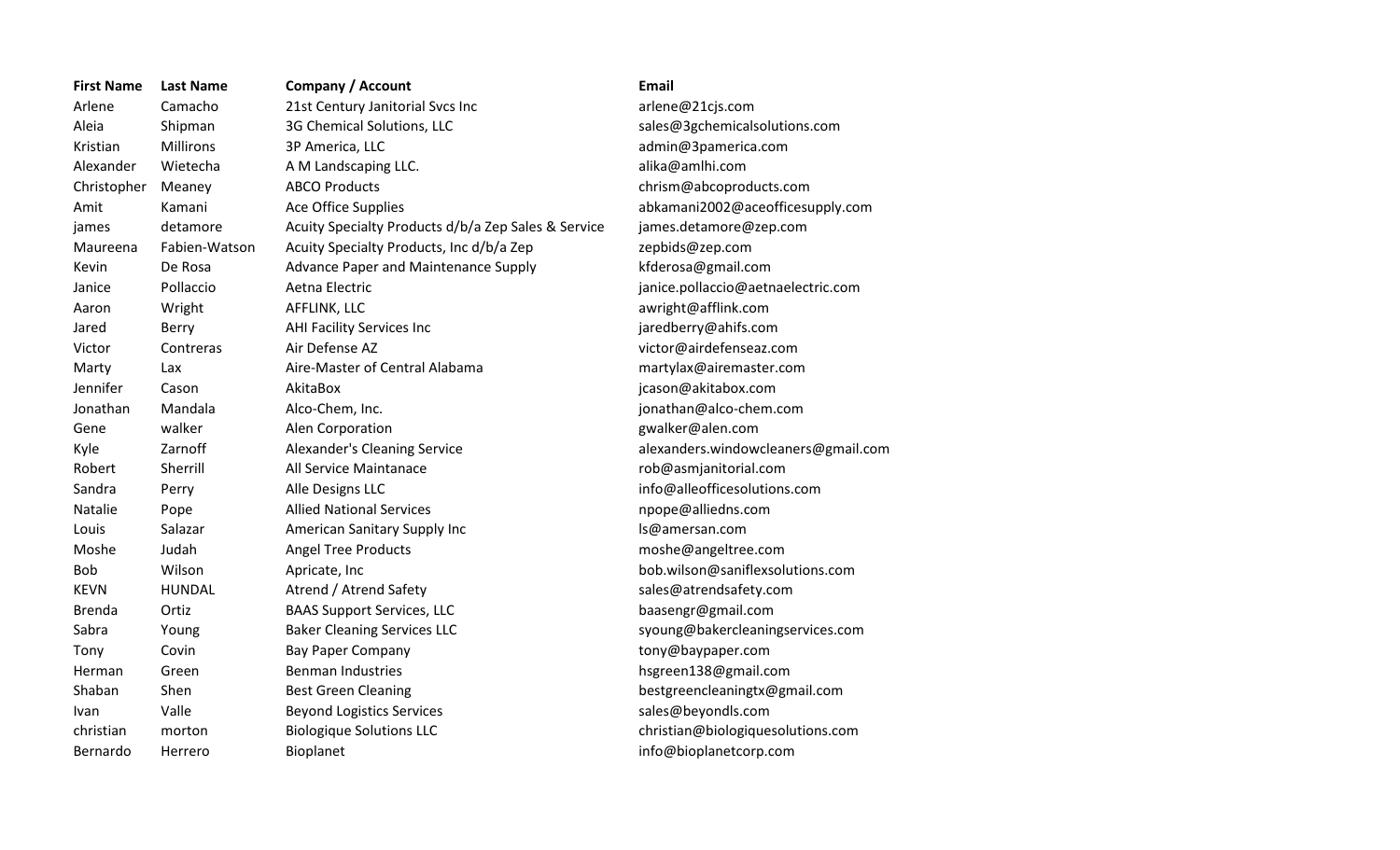| Sri           | Narayanaswamy     | <b>Brahmarsk Corporation</b>                    | sri@brahmarsk.com                        |
|---------------|-------------------|-------------------------------------------------|------------------------------------------|
| Terry         | Davis             | Brazos Janitorial Supply Co., Inc.              | brazos5380@gmail.com                     |
| Jason         | Foshee            | Brown Products, Inc.                            | govsales@brownproducts.com               |
| Dennis        | Foley             | <b>Brulin Holding Company</b>                   | dfoley@bhcinc.com                        |
| <b>DANIEL</b> | <b>MEISSNER</b>   | BT Supplies West, Inc                           | daniel@btsupplieslv.com                  |
| Trent         | Kelly             | <b>BTG Products</b>                             | trent@btgproducts.com                    |
| Krysty        | Grudzinski        | Busch Systems International Inc.                | krystyg@buschsystems.com                 |
| Michaela      | Nagy              | Busch Systems International Inc.                | michaelan@buschsystems.com               |
| Stacy         | Duke              | <b>Butler Business Products</b>                 | sduke@butlerbusinessproducts.com         |
| <b>FRAN</b>   | <b>NWOKO</b>      | <b>BVI RESOURCES</b>                            | fran@bviresourcesusa.com                 |
| Delandus      | <b>Byrd</b>       | ByrdCleaningService                             | delandusbyrd207@gmail.com                |
| Joseph        | Schaefer          | C & C Janitorial Supplies, Inc.                 | joe.schaefer@ccsupplies.com              |
| <b>KENNY</b>  | <b>CAFE</b>       | C&C JANITORIAL SUPPLIES, INC.                   | kenny.cafe@ccsupplies.com                |
| Kenny         | Cafe              | C@CJanitorial supplies, Inc                     | kenny@ccsupplies.com                     |
| Chris         | Hartnett          | Calico Packaging, LLC                           | bids@calicopackaging.com                 |
| John          | <b>Brizzolara</b> | Cannon Industrial Products, Inc.                | officeadmin@cannonindustrialproducts.com |
| <b>LISA</b>   | <b>CIANTO</b>     | <b>CAPP USA</b>                                 | lisa@cappusa.com                         |
| Michael       | Powell            | Caring Commercial Cleaning Inc.                 | mpowell@apfacilityservices.com           |
| Carrie        | Lage              | <b>CCS Facility Services</b>                    | clage@ccsbts.com                         |
| Michael       | Negley            | Cennox                                          | michael.negley@cennox.com                |
| <b>TONI</b>   | <b>BOYD</b>       | <b>Certified Laboratories</b>                   | certifiedlabs.biddepartment@nch.com      |
| Tony          | Macy              | <b>Cesco New Concept Products</b>               | tony.macy@cesconcp.com                   |
| Chad          | May               | <b>CFE Services</b>                             | cmay@cfeservices.co                      |
| Crystal       | Bishop            | Cintas                                          | bishopc@cintas.com                       |
| Kristin       | <b>Brenner</b>    | Cintas                                          | brennerk2@cintas.com                     |
| Paloma        | Martinez          | Cintas                                          | martinezp2@cintas.com                    |
| Justin        | Hambleton         | <b>Cintas Corporation</b>                       | hambletonj@cintas.com                    |
| clarence      | johnson           | CITY OF NORTH CHICAGO                           | clajoh@northchicago.org                  |
| Andrea        | Roland            | City Wide                                       | andrea.roland@gocitywide.net             |
| Kara          | Frerking          | City Wide Facility Solutions of Greater Houston | kfrerking@gocitywide.com                 |
| JP            | <b>Blaise</b>     | City Wide of Nassau                             | jblaise@gocitywide.com                   |
| Doug          | Rucker            | <b>Clean And Green Solutions</b>                | dougrucker21@gmail.com                   |
| Mario         | Gonzalez          | Cleaning USA, LLC                               | mario@mycleaningusa.com                  |
| Christopher   | Mathis            | CleannetUSA of Houston                          | cmathis@cleannetusa.com                  |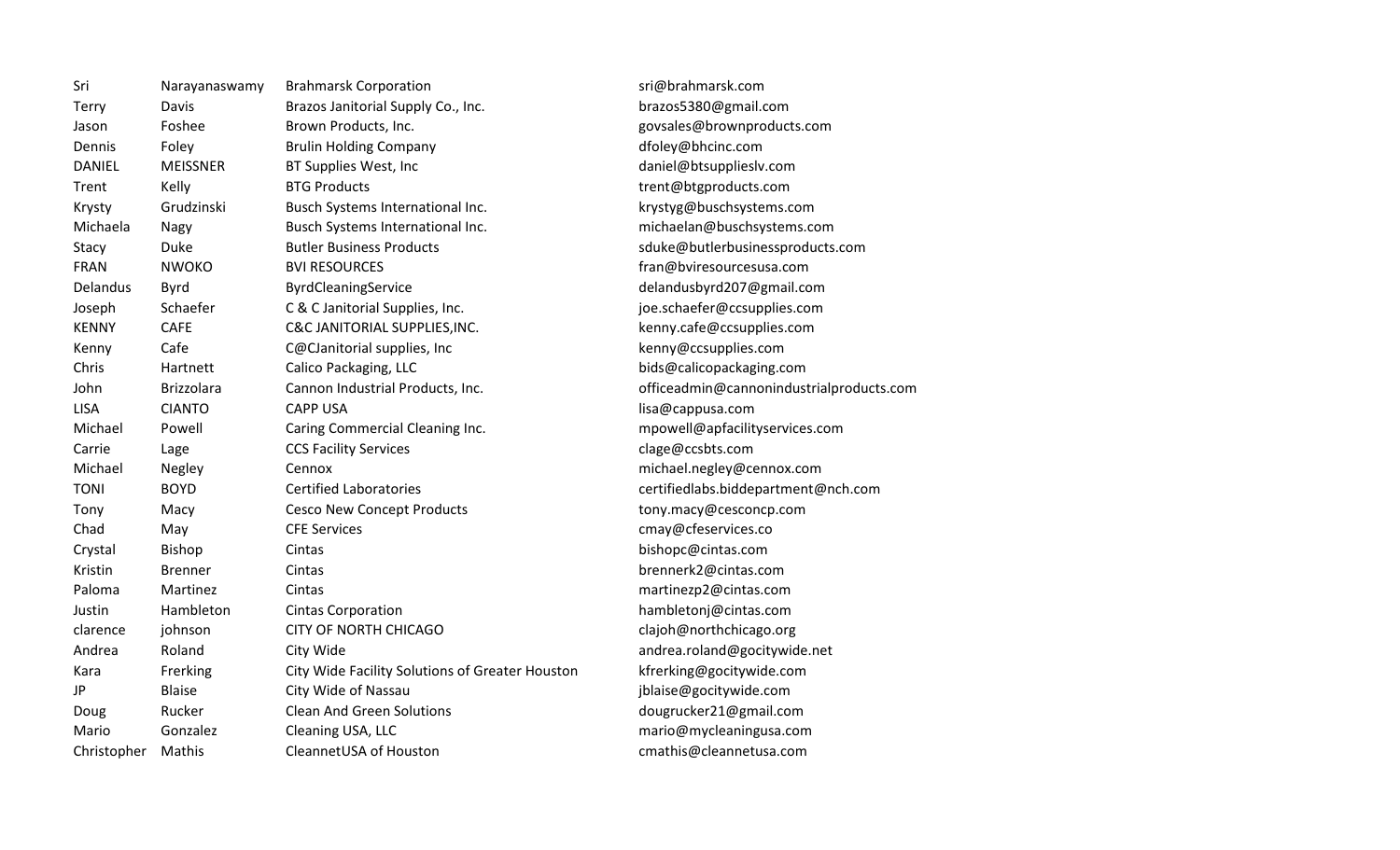Brandon Ivy Code Clean brandon@codecleanteam.com Steve Cauz Cogent Solutions & Supplies Steve Scauz@cogentsupplies.com Jeffrey Rodriguez Coit Cleaning & Restoration in the setter effrey.rodriguez@coit.com Sabrina Simms Contract Paper Group School Sabrina Simms@cpgbid.com Brian Breitenbach Contract Paper Group Inc. brianb@cpgbid.com Nicole Masturzo Contract Paper Group, Inc contract numeric nmasturzo@cpgbid.com Andrew Johnson Corrosion Control Resources drew@corrosioncr.com Greg Beamer Culpeper County Public Schools and the settlemer of the seamer Culpeperschools.org Cassie Remsing Decker Inc Sales@schoolfix.com Stacy Doyle Decker Inc. Sales@schoolfix.com Kent Berg Decontamination Professionals Int'l info@dpialliance.com Drew Pallotto Delta Absorbents LLC communications of the drew@drysweep.com Mark Bush Direct Solutions mark@directsolutionstexas.com Miriam Lebowitz Dispose N' Save metal metal metal metal mediant states are metal metal of the Disposens of the M Christine Wojak Document Imaging Systems cwojak@disrepro.com Michael Downs Dow-Caide Custodial & Industrial Supply mike@dowcaidesupply.com Michael Michael Downs Dow-Caide Custodial Supply, Inc. briggetted@sbcglobal.net Shane Hale East Tennessee Janitorial Supply & Maintenance shane@etjsm.com Nicholas Rafanello Eastern Janitorial Company new material numeric equipment of the Suchen Rafanello Company.com Robert Nichols Ecolab **Ecolab robert.nichols@ecolab.com** Tyler Ellis Ellis Laundry Equipment tyler@ellislaundryequipment.com Andy Logsdon Empire Industries and the comparation of the Logsdon Empire Industries and andylogsdon@comcast.net Jim Ellis Engineered Clean jim@engineeredclean.com Kit Seals **Seals Environment Control - Fresno** Seals **Environment Control - Fresno** Seals **Access** Environment Control - Fresno Communism Reseals **@ecfresno.com** karl gunderson Equinox Marketing Group txbooks@att.net Ryan Ash Ernest Packaging Solutions **Ryan Riversion** rash@ernestpkg.com Lesli Sandford ESS lsandford ESS lsandford@diversifiedm.com Steve May Essendant smay@essendant.com Charles Bellsnyder Etowah Chemical cbellsnyder@etowahchemicals.com AIMEE MILLAN EXPRESS FACILITY MANAGEMENT aimee.millan@expressfacilitymgt.com kiran rajbhandary EZ Dump Commercial Inc rajmes raj@ezdumpcommercial.com Karen Ellis Ferguson Enterprises, Inc. etter and the karen.ellis@ferguson.com Shawn Robinson Four Corners Clean Houston shawnrobinson@fourcornerscleanhtx.com Gerald Chism GDC Cleaning Services Inc. Community Controller Services Inc.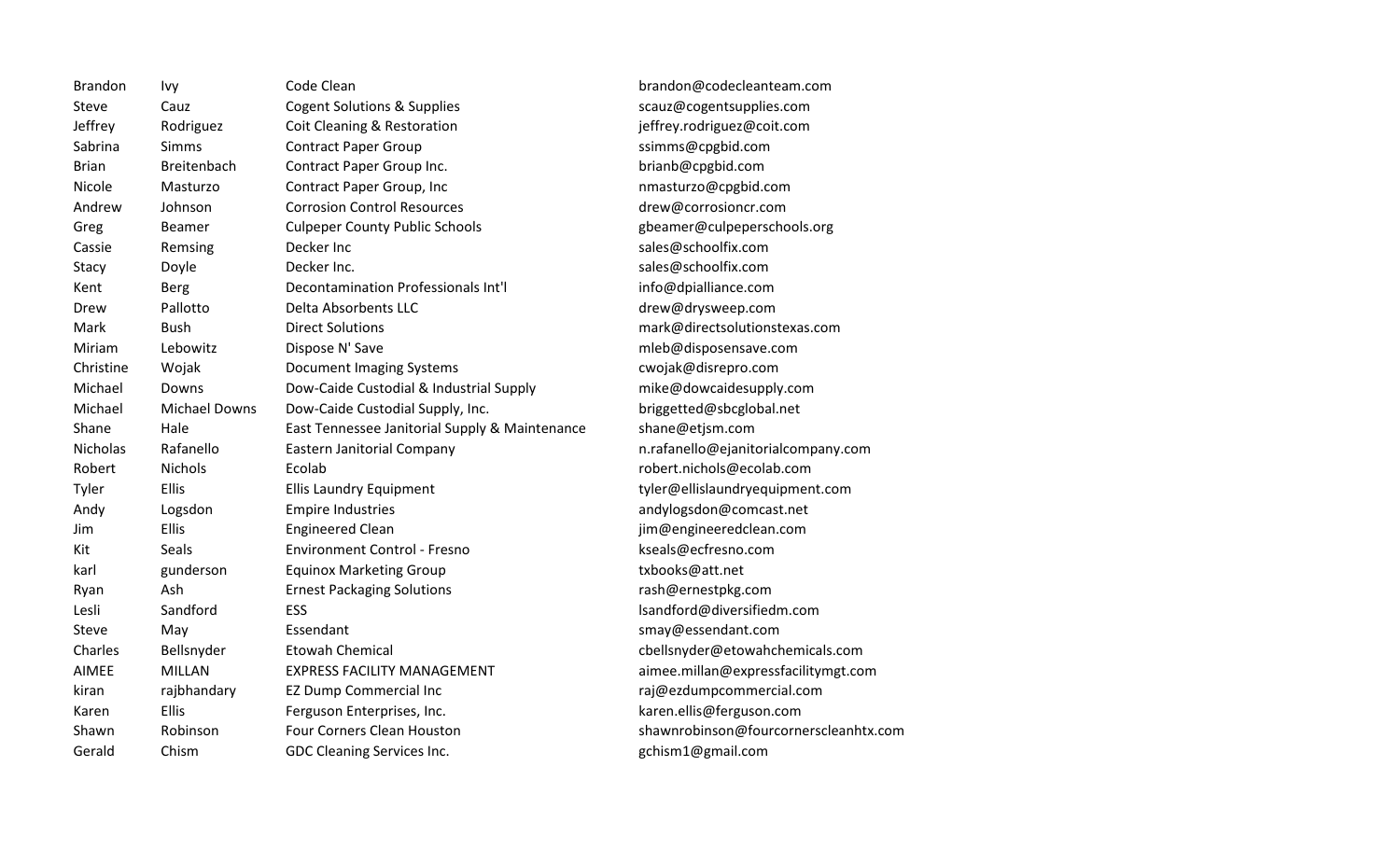| James        | Titone     | GermFree LLC                                        | jamestitone@germfreedisinfecting.com |
|--------------|------------|-----------------------------------------------------|--------------------------------------|
| Tom          | Redmond    | Global Equipment Co, INC                            | tredmond@globalindustrial.com        |
| Brittany     | Garrett    | Global Equipment Company Inc.                       | k12bids@globalindustrial.com         |
| Sam          | Humphrey   | Global Merchandising59 and Associates LL            | s.humphrey6@juno.com                 |
| Kayla        | Dang       | GMI Group, Inc.                                     | kaylavdang@gmail.com                 |
| Quinton      | Griffin    | <b>Griffin's Elite Cleaning Services</b>            | griffinquinton@ymail.com             |
| Dan          | Guzman     | <b>GT Midwest</b>                                   | dguzman@gtmidwest.com                |
| Isiah        | Robertson  | <b>GTECHSPORT</b>                                   | isiahgtechsolution@gmail.com         |
| shawn        | adams      | <b>GUARDIAN REPAIR &amp; PARTS</b>                  | info@guardianrepair.com              |
| <b>Bruce</b> | Kotzur     | Gulf Coast Paper, Co. - A Division of Imperial Dade | bkotzur@gulfcoastpaper.com           |
| Arthur R     | Dent       | <b>H&amp;R Enterprises</b>                          | rdent0904@sbcglobal.net              |
| Yaunte       | Hall       | Hall's Cleaning & Janitorial Service                | hallscleaningandjanitorial@gmail.com |
| Preston      | Villa      | <b>Hamco Business Solutions</b>                     | pvilla@hamcousa.com                  |
| Ramon        | Flanigan   | Hand Safety, LLC                                    | ramon@handsafety.us                  |
| Mark         | Goodman    | <b>HHM Facility Management</b>                      | info@hhmmgmt.com                     |
| Dwayne       | Deal       | <b>HiTouch Business Services</b>                    | dwayne.deal@hitouchservices.com      |
| Dwayne       | Deal       | HiTouch Services, MyOfficeProducts                  | dwayne.deal@myofficeproducts.com     |
| Jordan       | Smith      | Home Concierge Care                                 | homeconciergecare@gmail.com          |
| Gregory      | Wyles      | <b>Hospitality Cleaning Solutions</b>               | wyles@hospitality-cleaning.com       |
| robin        | ricketts   | Hotsy of Southern California                        | robinr@hotsysocal.com                |
| Jessica      | Jones      | Imperial Dade Gulf Coast Paper                      | jessica.jones@imperialdade.com       |
| Dale         | Waller     | Infinite Pipeline                                   | dwaller@infinite-pipeline.com        |
| Abraham      | Jeremias   | <b>INTERBORO PACKAGING CORPORATION</b>              | interboro2@frontiernet.net           |
| Abraham      | Jeremeias  | Interboro Packaging Corporation                     | interboro@frontiernet.net            |
| Kara         | Kaer       | Interstate Maintenance                              | kkaer@interstatemaintenance.com      |
| Francis      | McQuaid    | J Oliva Enterprises                                 | frank@jolivatrucking.com             |
| Jeanell      | campbell   | J&V Janitorial Residential And Commercia            | j_vjanitorial@yahoo.com              |
| marques      | posey      | Janitors of Atlanta IIc                             | janitorsofatlanta@gmail.com          |
| Katie        | Grzybowski | JAN-PRO of Alabama                                  | katie.grzybowski@jan-pro.com         |
| alan         | leffler    | Jan-Pro of Tucson                                   | alan.leffler@jan-pro.com             |
| Garrett      | Hartley    | John Henry Enterprises INC                          | garrett@john-henry.com               |
| Cory         | Lowman     | Jon Don                                             | coryl@jondon.com                     |
| Jennifer     | Steward    | <b>Kimco Facility Services</b>                      | jennysteward@kimcoserv.com           |
| Lori         | Soto       | <b>Kingdom Services</b>                             | loridbarlow@gmail.com                |
|              |            |                                                     |                                      |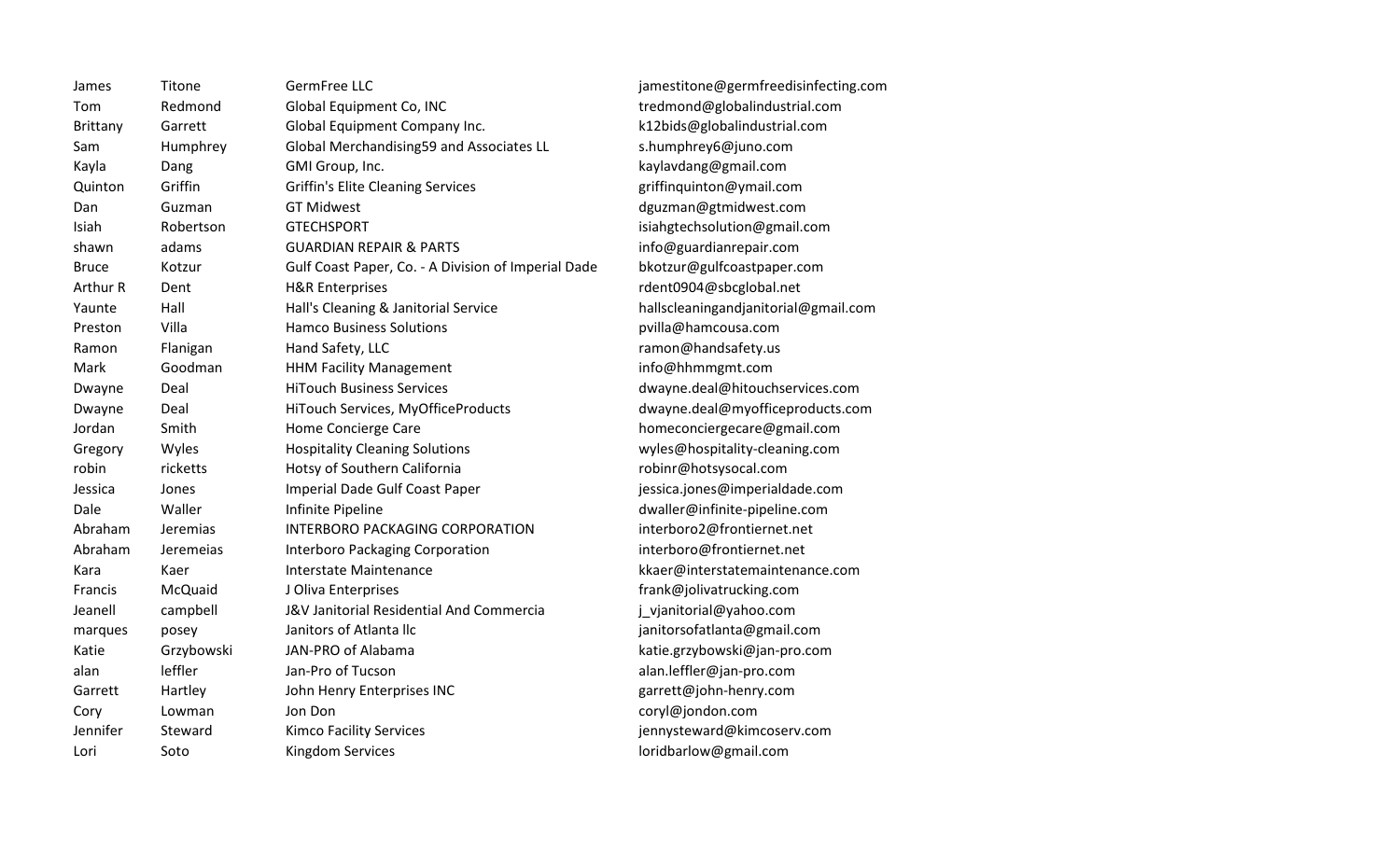| Lori         | Soto           | <b>Kingdom Services</b>               |
|--------------|----------------|---------------------------------------|
| Celeste      | Lane           | Koorsen Environmental Services        |
| Lorenzo      | <b>Morales</b> | L & A Painting and Cleaning           |
| Kimberly     | Hobbie         | Lafe T. Williams & Associates, Inc.   |
| Amalia       | Kissel         | Latamxport LLC                        |
| Eric         | Nagel          | Legend Brands                         |
| Bruce        | Moncrieff      | LubeMatrix, Inc.                      |
| Nick         | Petro          | Magid Glove and Safety Mfg. Co., LLC  |
| Susan        | <b>Ellis</b>   | Maids In America, LLC                 |
| Jermaine     | Long           | Maine Attraction Cleaning LLC         |
| <b>Brian</b> | Smider         | <b>Maintenance of Houston</b>         |
| Matthew      | Hannan         | Marsden South LLC                     |
| Jason        | O'Donnell      | <b>Maverick Building Services</b>     |
| LUPE         | RAMIREZ        | McCALLA COMPANY                       |
| Linda        | Free           | <b>MD Science Lab LLC</b>             |
| Meg          | Leung          | <b>MD Science Lab LLC</b>             |
| mike         | mceachern      | <b>Merchants Building Maintenance</b> |
| Barry        | Cahoon         | <b>MH Equipment</b>                   |
| Calvin       | Jordan         | Mid-American Research Chemicals       |
| Jeffrey      | Stahler        | Minuteman International Inc           |
| Steve        | Rosender       | <b>Motor City Supplies</b>            |
| Katharine    | Player         | <b>MRMB House LLC</b>                 |
| Mike         | Doiron         | <b>Newton Distributing Company</b>    |
| Anne         | Farrow         | <b>Office Essentials</b>              |
| Caleb        | Shrum          | P.G. DePhillips, Inc.                 |
| Lisa         | Raggio         | <b>Padre Janitorial Supplies</b>      |
| Sam          | Ursell         | Pantero                               |
| David        | Jennings       | Partsmaster a division of NCH Corp.   |
| Krisanthe    | KAragiannis    | Performance Safety Group              |
| Susan        | Cashwell       | Phillips Supply Company               |
| James        | Thatcher       | <b>Phoenix Floor Care</b>             |
| Mike         | Tucker         | Pioneer                               |
| Adie         | Courtemanche   | Pioneer Chemical Co.                  |
| John         | Royer          | Plus Manufacturing, Inc               |
|              |                |                                       |

kingdom services tn@gmail.com celeste.lane@koorsenes.com lorenzo.morales@gmail.com kim.hobbie@lafetwilliams.com amalia.kissel@latamxport.com e.nagel@legendbrands.com bruce@lubematrix.com govbids@magidglove.com susan@maidsinamericanow.com contact@maineattractioncleaning.com bsmider@maintenanceofhouston.com mhannan@marsden.com jason@1maverick.com lupe@mccallacompany.com lfree@mdsciencelab.com mleung@mdsciencelab.com mike@mbmonline.com bcahoon@mhequipment.com cjordan 103@cox.net stahler.j@minutemanintl.com srosender@motorcitysupplies.com admin@mrmbhouse.com miked@newtondistributing.com afarrow@offess.com caleb.shrum@hoodz.us.com lisarpadre@gmail.com sam.ursell@pantero.com david .jennings@partsmaster.com info@psggear.com s.cashwell@phillipssupply.com james that cher 1@gmail.com mike@pioneerdc.com adie@pioneerchem.com jroyer@soapfreeprocyon.com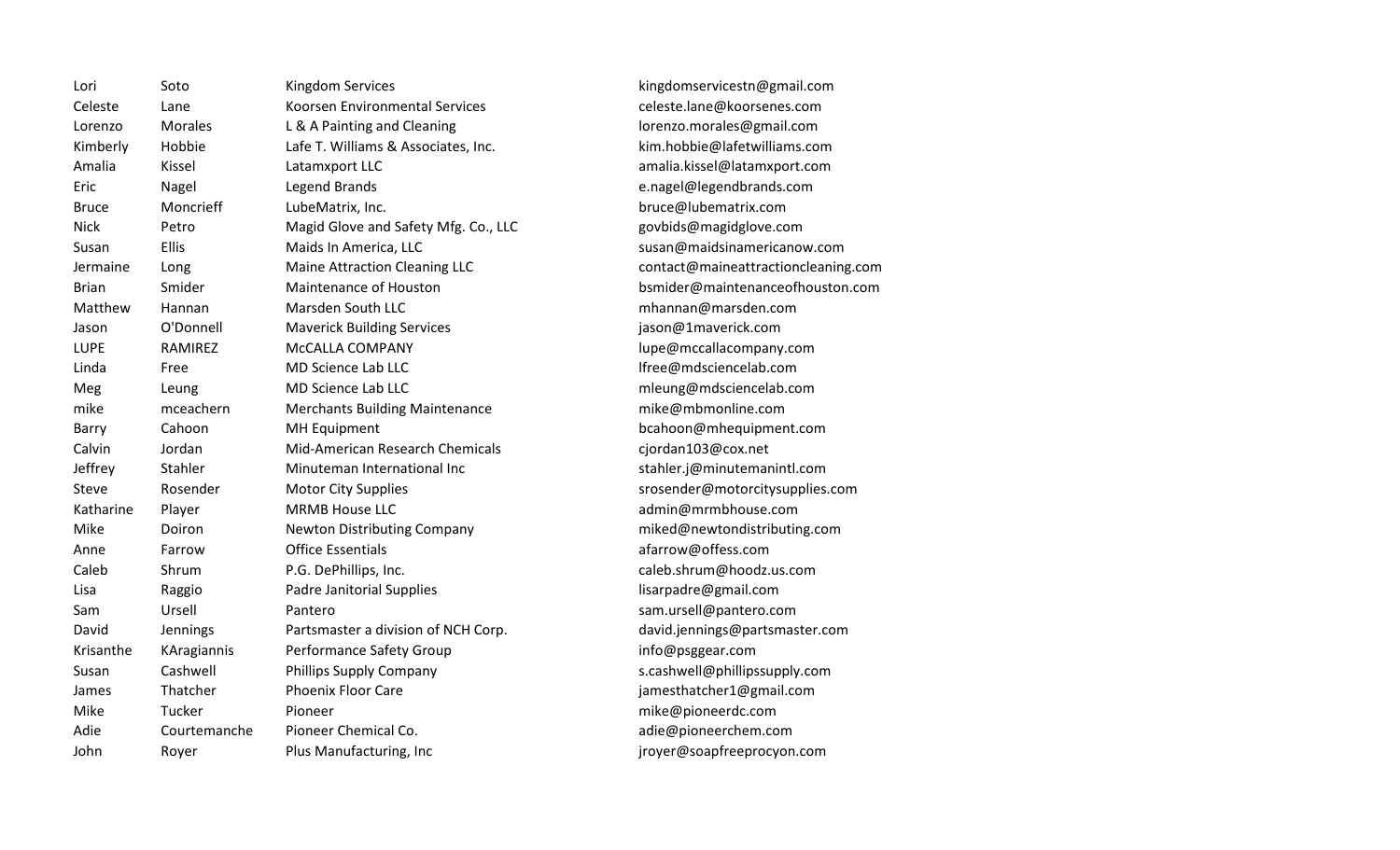| Deslie    | Piercy             | Premier Wedding and Party Rental, LLC    | р            |
|-----------|--------------------|------------------------------------------|--------------|
| Deslie    | Piercy             | Premiere Hand Sanitizers, LLC            | p            |
| Javonn    | Carpenter          | <b>Primetime Facility Cleaning</b>       | C            |
| MIKE      | <b>MONTERRUBIO</b> | PRISTINE SYSTEMS                         | n            |
| AMBER     | SHERRELL           | PROFESSIONAL POLISH EQUIPMENT/JAN-TEX    | a            |
| Mark      | Prosser            | Pro-Link, Inc.                           | n            |
| Paul      | Gottwald           | Puraclenz                                | р            |
| Alexandra | Litvin             | <b>Pure Lighting Company</b>             | a            |
| Aaron     | Griffin            | PW Onsite services and Consulting        | a            |
| Zoe       | Grant              | Pyxis Shields LLC                        | C            |
| Allison   | Price              | Quantum                                  | a            |
| Patrick   | Mueca              | <b>QYK Brands LLC</b>                    | r            |
| Jarret    | <b>New</b>         | R3 Robotics                              | j            |
| Rachel    | Fletcher           | <b>Rachel Fletcher</b>                   | r            |
| Reed      | Fields             | <b>RAF Technical Services</b>            | r            |
| Demarkus  | <b>Booker</b>      | <b>Rainey Young</b>                      | d            |
| Shermal   | Randle             | Randles & Associates LLC                 | r            |
| Raymond   | Gaytan             | Ray cleanup                              | n            |
| Roberta   | Childs             | RC JANITORIAL & MAINTENANCE SERVICES LLC | r            |
| Jennifer  | Williams           | <b>Reliant Business Products</b>         | j            |
| Arvella   | Gardner            | ROCK SOLID District Group, LLC           | c            |
| Arvella   | Gardner            | ROCK SOLID Janitorial, Inc.              | $\mathsf{C}$ |
| James     | Paul               | Royal Media Network Inc                  | j            |
| ADAM      | <b>MOSKO</b>       | RPP PRODUCTS, INC.                       | a            |
| Marty     | Scott              | RS Supply LLC.                           | n            |
| Helen     | Caranto            | SANDS BUSINESS EQUIPMENT & SUPPLIES      | S            |
| Chris     | Childs             | SaniFog Pros LLC                         | C            |
| Allen     | Beuershausen       | Sanitary Clean, LLC (dba Sanitis)        | a            |
| Andoni    | Almeida            | Seekr Global Inc                         | İI           |
| Sherri    | Marlin             | Servpro of Mobile NW & North Mobile Co.  | S            |
| Justin    | Gaudet             | <b>SG Contracting</b>                    | S            |
| Greg      | Watkins            | <b>Share Corporation</b>                 | g            |
| Kristen   | Hamer              | Shiffler Equipment Sales Inc             | $\mathsf k$  |
| Bob       | Vasquez            | Shoreline Plumbing Co.                   | $\mathbf c$  |

prpiercy 3@gmail.com premiere hand sanitizers@gmail.com carpenter .javonn@gmail.com mike monterrubio @pristinesystemsusa.com amber@professionalpolish.com mark.prosser@prolinkhq.com  $p$ aut Gottwald@puraclenz.com alexandralitvinlaw@gmail.com agriffin@pwonsite.com orders@pyxisppe.com aprice@qvofs.com rfp@qyk.us jarret.new@r3robotics.com rachel afletcher@yahoo.com f@cannlivsafety.com djb16322@yahoo.com randle sandassoc@gmail.com memphisairbrush@gmail.com roberta.childs@rcjanitorial.com jennifer@rbp.com calltherock@ymail.com calltherock@rocksolidjanitorial.com james@royal imagingsolutions.com amosko@premierpure.com m.scott@rssupplyllc.com sand@maine.rr.com chris@sanifogpros.com allen.b@sanitisglobal.com nfo@seekressentials.com  $s$ marlin@servproofswmobile.com  $sgcontracting llc@gmail.com$ greg@gregthechemicalguy.com k.hamer@shiffler equip.com  $c$ valenzuela@shoreline plumbing.com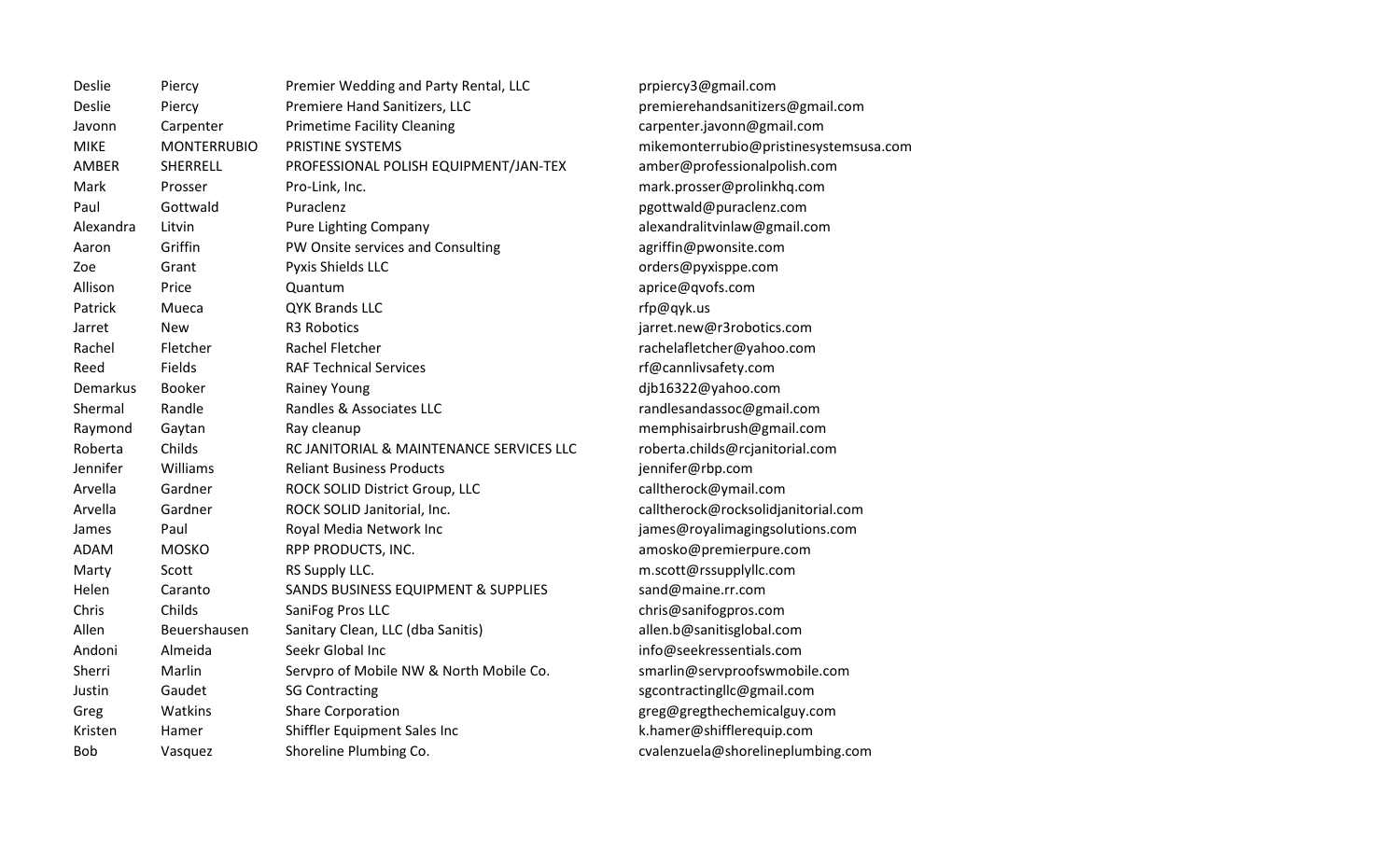| Christie         | Johnson         | Sierra Supply & Packaging                      |
|------------------|-----------------|------------------------------------------------|
| Larry            | Johnson         | Sierra Supply and Packaging                    |
| Katrina          | Silver          | Snagwolf                                       |
| <b>JON</b>       | <b>SARCITA</b>  | <b>SOURCE RITE INC</b>                         |
| crystal          | waldroup        | southeast texas janitorial services            |
| Adam             | <b>Miles</b>    | Southern Management Services / HES Facilities  |
| Julie            | Zuercher        | Sparkle Janitorial Supply                      |
| Eric             | Nagel           | Stag Enterprise, Inc.                          |
| Ryder            | Kell            | <b>Stand Up Stations</b>                       |
| Alexis           | VanReeth        | <b>Stanley Steemer</b>                         |
| Jose             | Macias          | <b>Stanley Steemer</b>                         |
| Carole           | Stratte         | <b>Stratte Paint Shoppe</b>                    |
| Joseph           | Gonzales        | <b>Superior Sanitary Supply</b>                |
| Christopher      | McPherson       | Supply Chimp                                   |
| <b>MASSIELLE</b> | <b>KUAN</b>     | TPRK Company                                   |
| Zachary          | Fenster         | Tabb Textile Company Inc                       |
| Benny            | Yap             | Texas Power Equipment Inc                      |
| James            | Alexander       | The Baldie Corporation                         |
| Cid              | Fragoso         | The Fancy Flush                                |
| Christian        | Morrissey       | The Prestwick Group, Inc. DBA Max-R            |
| Marc             | Tell            | The Sam Tell Companies                         |
| mohammed         | alaidy          | <b>Titan Technology Distribution Inc</b>       |
| <b>HERBERT</b>   | <b>MOORE</b>    | TMG INDUSTRIAL INC                             |
| Cynthia          | Childrey-Hameen | Top 5 Services LLC                             |
| Wayne            | Stancell        | <b>Total Maintenance Solutions</b>             |
| Tarpon           | Wiseman         | <b>Total Maintenance Solutions (TMS) South</b> |
| Verlie           | Byington        | Tri State Complete Chemical & Paper            |
| Adam             | Cooney          | Tuff Shed, Inc.                                |
| Jimmy            | Oh              | UBM Enterprise, Inc.                           |
| Mike             | Henderson       | <b>Ultimate Solutions Group LLC</b>            |
| Pamela           | Gonzalez        | Ultra Clean USA                                |
| Samuel           | <b>Burgos</b>   | <b>Uncle Sam's Contractors</b>                 |
| Cornelius        | <b>Booker</b>   | UniFirst                                       |
| Trish            | Aspiras         | UniFirst                                       |
|                  |                 |                                                |

christie@sierrapackaging.net larry@sierrapackaging.net katrina@snagwolf.com jon@sourceritegsa.com customerservice@setxjs.com adam.miles@smsfacilities.com julie@sparklejanitorials.com ericn@stagenterprise.com ryder@standupstations.com avanreeth@steemer.com jose.macias@steemer.com cj@strattepaintshoppe.com jgonzales@superiorsanitary.com chrism@supplychimp.com tprkcompany@gmail.com zach@textilegroup.net texas power equipment @yahoo.com jsalexander@baldiecorp.com cid@thefancyflush.com cmorrissey@max-r.net mtell@samtell.com malaidy@titansafetyproducts.com hmoore@tmgindustrialinc.com mrshameen@icloud.com wayne@tmssouth.com tarpon.wiseman@tmssouth.com verlie@tristatecomplete.net acooney@tuffshed.com jimmy.oh@ubmhq.com ultimatesolutionsgroupllc@gmail.com p.gonz@ultracleanusa.com sburgos1122@gmail.com cornelius\_booker@unifirst.com patricia\_aspiras@unifirst.com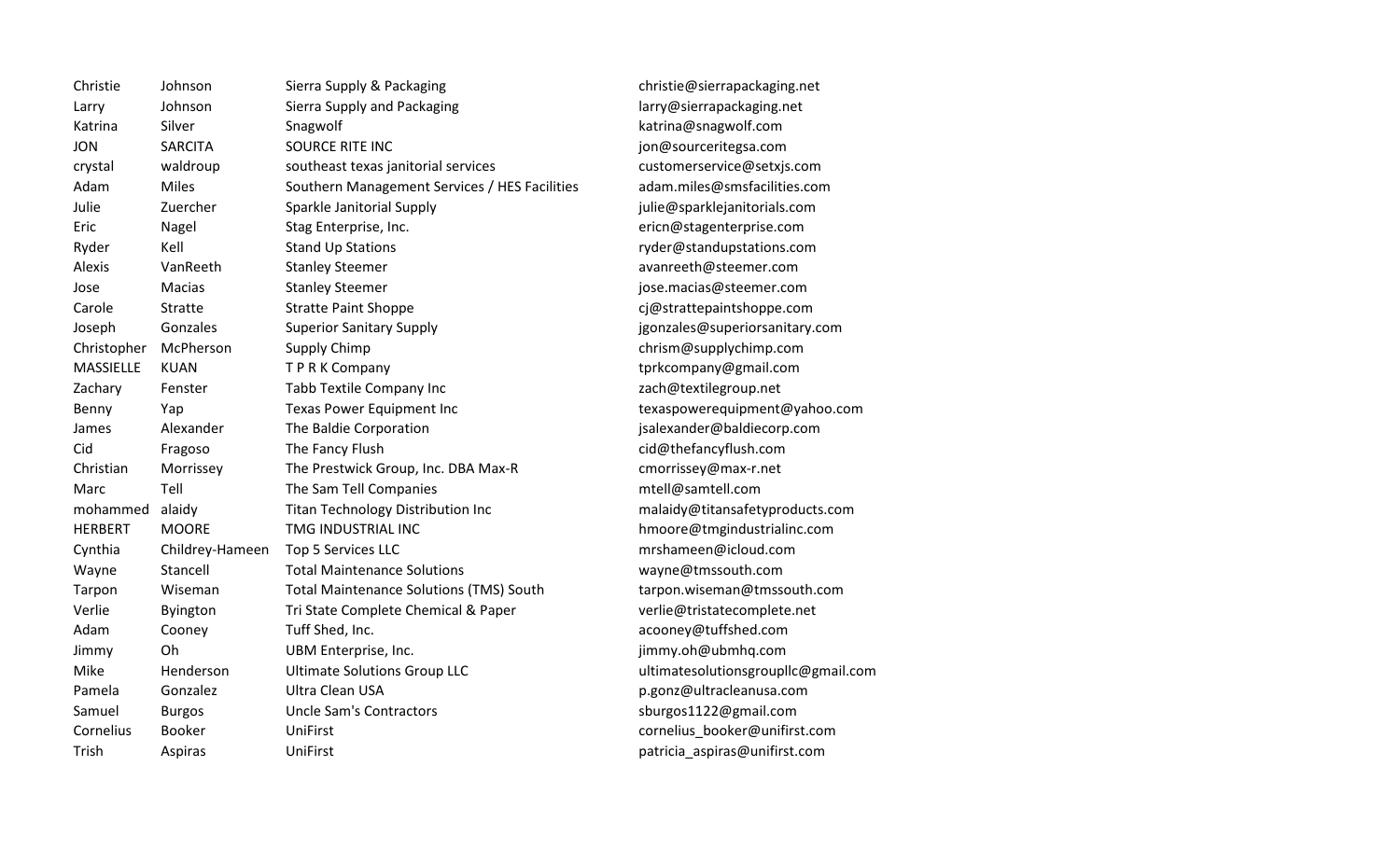| <b>Brian</b>    | <b>Marcus</b>  | Unipak Corp                        | unipakcorp@aol.com                   |
|-----------------|----------------|------------------------------------|--------------------------------------|
| Andrea          | Lily           | United Laboratories, Inc.          | vendorreg@unitedlabsinc.com          |
| <b>Nicholas</b> | <b>DiMauro</b> | United Medco, Inc.                 | ndimauro@unitedmedco.com             |
| Jessica         | Ruether        | Universal Chemical, LLC            | customerservice@universalchemusa.com |
| Ollie           | Wright         | US Metro Group, Inc.               | ollie.w@usmetrogroup.com             |
| Joseph          | Gurzenda       | Veritiv                            | joseph.gurzenda@veritivcorp.com      |
| Amelia          | Berry          | Vita Persona LLC                   | bids@vitapersonallc.com              |
| James           | Sykes          | We Shield                          | jsykes@weshield.us                   |
| victor d        | Guerrero       | Westchester Cleaning Services, LLC | info@westchestercleanings.com        |
| David           | Roatch         | Western Carolina Products          | wcpsales48@gmail.com                 |
| Kevin           | Tallaksen      | WFF Services Inc.                  | ktallaksen@wffservices.com           |
| Andrew          | Hanson         | <b>Winsupply of Anniston</b>       | arhanson@winsupplyinc.com            |
| Denise          | McKenna        | <b>Winzer Corporation</b>          | denise.mckenna@winzerusa.com         |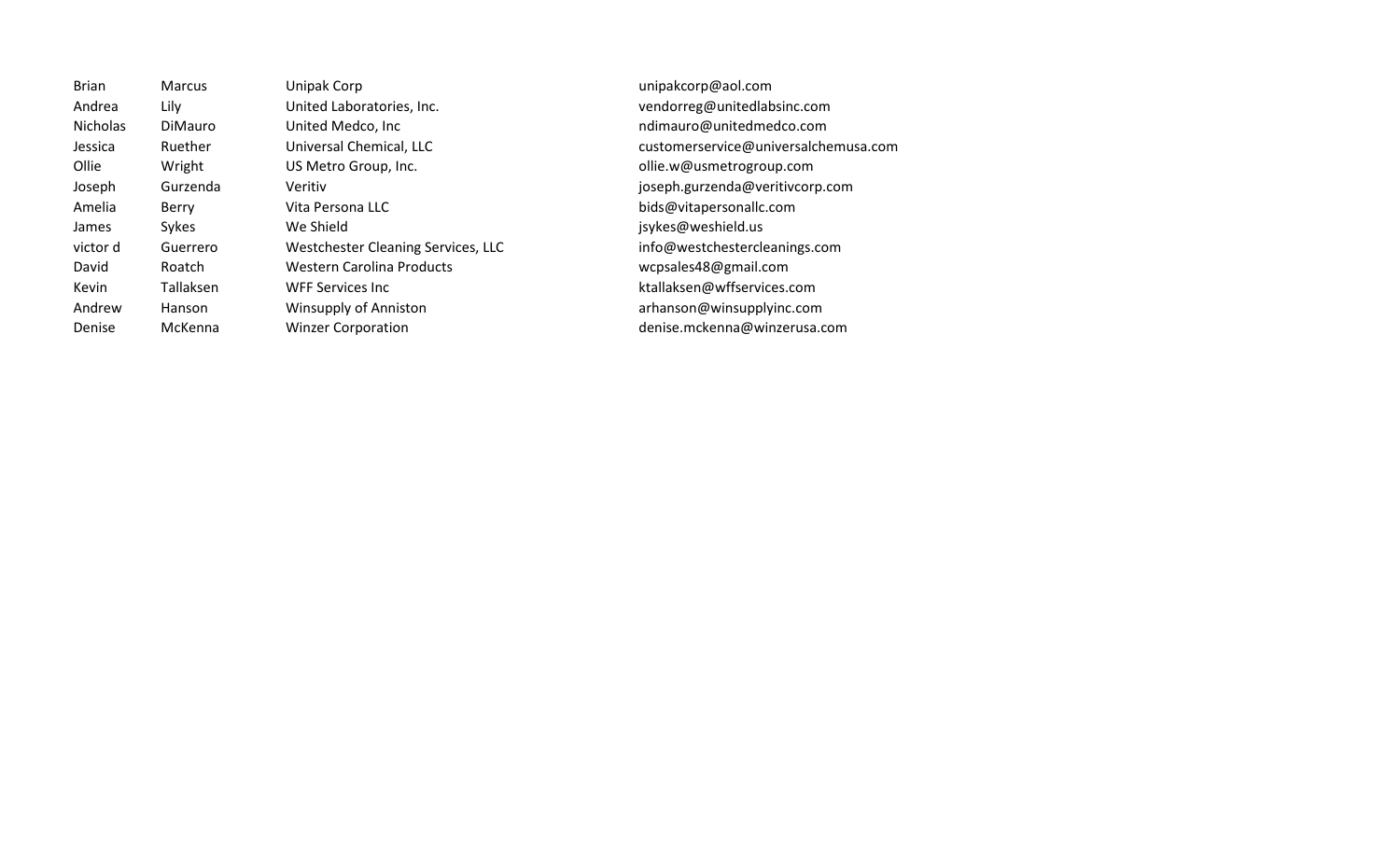Facilities Management Janitorial & Sanitation Supplies & Services ERC - Employer's Reinsurance Corp. Kommy Azarpour kazarpour@erc-tx.com Facilities Management Janitorial & Sanitation Supplies & Services Evonik Degussa Corp. Christopher Soldi Soldi christopher.soldi@evonik.com Facilities Management Janitorial & Sanitation Supplies & Services Germblast Communication Communication Supplies & Services Germblast Communication Rodney Rodney Madsen rodney@germblast.com Facilities Management Janitorial & Sanitation Supplies & Services Kimberly-Clark Corporation Craig Craig Craig Rosen Craig.rosen@kcc.com Facilities Management Janitorial & Sanitation Supplies & Services Kimberly-Clark Corporation JD JD Dinsmore iddinsmore@kcc.com Facilities Management Janitorial & Sanitation Supplies & Services Network Services Company Frank Frank Barretta barretta barretta barretta barretta barretta barretta barretta barretta barretta barretta barretta barretta ba Facilities Management Janitorial & Sanitation Supplies & Services Network Services Company Ryan Stoner rstoner@networkdistribution.com Facilities Management Janitorial & Sanitation Supplies & Services Network Services Company Kevin Kevin Rudd krudd@networkdistribution.com Facilities Management Janitorial & Sanitation Supplies & Services Network Services Company Martha Martha Renkoski menkoski@networkdistribution.com Facilities Management Janitorial & Sanitation Supplies & Services Southern Global Safety Services Teresa Teresa Hall Sanitation Supplies & Services Southern Global Safety Services Teresa Hall Hall teresa.hall@southerngloba Facilities Management Janitorial & Sanitation Supplies & Services GCA K-12 Education Services, Inc. Sally Previte sprevite sprevite@gcaservices.com Facilities Management Janitorial & Sanitation Supplies & Services GCA K-12 Education Services, Inc. Matt Eaken Eaken meaken@gcaservices.com Facilities Management Janitorial & Sanitation Supplies & Services GCA K-12 Education Services, Inc. Stephen Ferrar Ferrar Stephen.ferrar @abm.com Facilities Management Janitorial & Sanitation Supplies & Services GCA K-12 Education Services, Inc. Services about the services of the services of the services of the services of the services of the services of the service Facilities Management Janitorial & Sanitation Supplies & Services Network Services Company Frank Frank Barretta barretta barretta barretta barretta barretta barretta barretta barretta barretta barretta barretta barretta ba Facilities Management Janitorial & Sanitation Supplies & Services Network Services Company Kevin Kevin Rudd krudd@networkdistribution.com Facilities Management Janitorial & Sanitation Supplies & Services Network Services Company Brandon Kass bkass@networkdistribution.com Facilities Management Janitorial & Sanitation Supplies & Services Network Services Company Ryan Stoner rstoner@networkdistribution.com Facilities Management Janitorial & Sanitation Supplies & Services Network Services Company Glen Glen Barshak gbarshak gbarshak@networkdistribution.com Facilities Management Janitorial & Sanitation Supplies & Services Network Services Company Dan Ceko Ceko dceko@networkdistribution.com Facilities Management Janitorial & Sanitation Supplies & Services Network Services Company Ryan Stoner Stoner omniapartners@networkdistribution.com Facilities Management Janitorial & Sanitation Supplies & Services Office Depot, Inc. Charles Charles Kasprzak charles.kasprzak@officedepot.com Facilities Management Janitorial & Sanitation Supplies & Services Office Depot, Inc. The Staton Staton Staton Staton Staton Gofficedepot.com Facilities Management Janitorial & Sanitation Supplies & Services Office Depot, Inc. Valya Valya Broyer valya.broyer@officedepot.com Facilities Management Janitorial & Sanitation Supplies & Services Office Depot, Inc. Sue Sue Cummings Susan.cummings@officedepot.com Facilities Management Janitorial & Sanitation Supplies & Services Clorox Professional Products Tobby Tobby Gavino Gavino tobby.gavino@clorox.com Facilities Management Janitorial & Sanitation Supplies & Services Clorox Professional Products Clorox Customer Service professionalrebates@clorox.com Facilities Management Janitorial & Sanitation Supplies & Services Cintas Corporation Jesse Jesse Maxson Maxson maxsonj@cintas.com Facilities Management Janitorial & Sanitation Supplies & Services Cintas Corporation Supplies Sean Sean Patton patton pattons@cintas.com Facilities Management Janitorial & Sanitation Supplies & Services Cintas Corporation Tonya Tonya Gordon gordont2@cintas.com Facilities Management Janitorial & Sanitation Supplies & Services Cintas Corporation Craig Craig Craig Jackson jacksonc2@cintas.com Facilities Management Janitorial & Sanitation Supplies & Services Cintas Corporation Jesse Jesse Maxson Maxson maxsonj@cintas.com Facilities Management Janitorial & Sanitation Supplies & Services Cintas Corporation Sean Sean Patton patton pattons@cintas.com Facilities Management Janitorial & Sanitation Supplies & Services Georgia Pacific - Wisconsin Mark Mark Zuleger mdzulege@gapac.com Facilities Management Janitorial & Sanitation Supplies & Services Network Services Company Dan Ceko Ceko dceko@networkdistribution.com Facilities Management Janitorial & Sanitation Supplies & Services Network Services Company Frank Frank Barretta barretta fbarretta@networkdistribution.com Facilities Management Janitorial & Sanitation Supplies & Services Network Services Company Frank Frank Barretta barretta fbarretta@networkdistribution.com

| CONIGCL.<br>пы ман | ιυπιαι   |
|--------------------|----------|
| Kommy              | Azarpou  |
| Christopher        | Soldi    |
| Rodney             | Madser   |
| Craig              | Rosen    |
| JD                 | Dinsmo   |
| Frank              | Barretta |
| Ryan               | Stoner   |
| Kevin              | Rudd     |
| Martha             | Renkosl  |
| Teresa             | Hall     |
| Sally              | Previte  |
| Matt               | Eaken    |
| Stephen            | Ferrar   |
| Jennifer           | Lee      |
| Frank              | Barretta |
| Kevin              | Rudd     |
| <b>Brandon</b>     | Kass     |
| Ryan               | Stoner   |
| Glen               | Barshak  |
| Dan                | Ceko     |
| Ryan               | Stoner   |
| Charles            | Kasprza  |
| Francine           | Staton   |
| Valya              | Broyer   |
| Sue                | Cummir   |
| Tobby              | Gavino   |
| Clorox             | Custom   |
| Jesse              | Maxson   |
| Sean               | Patton   |
| Tonya              | Gordon   |
| Craig              | Jackson  |
| Jesse              | Maxson   |
| Sean               | Patton   |
| Mark               | Zuleger  |
| Dan                | Ceko     |
| Frank              | Barretta |
| Frank              | Barretta |

## **System Category System Subcategory Account Name Contact: First Name Contact: Last Name Contact: Email**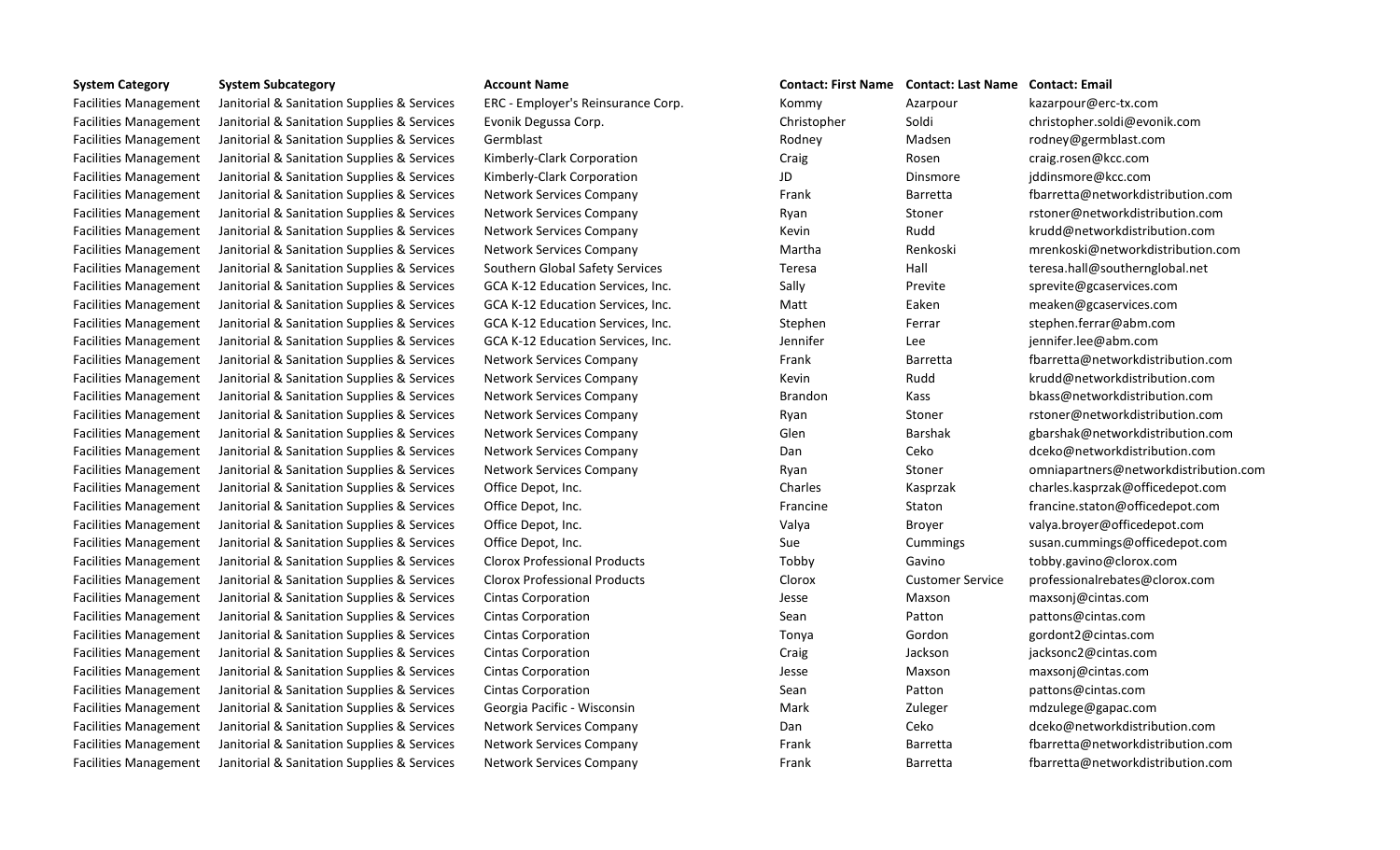| <b>Facilities Management</b> | Janitorial & Sanitation Supplies & Services | Network Services Company                       | Caleb    | Johnson    | cjohnson@networkdistribution.com      |
|------------------------------|---------------------------------------------|------------------------------------------------|----------|------------|---------------------------------------|
| <b>Facilities Management</b> | Janitorial & Sanitation Supplies & Services | <b>Network Services Company</b>                | Chris    | Jones      | cjones@networkdistribution.com        |
| <b>Facilities Management</b> | Janitorial & Sanitation Supplies & Services | Network Services Company                       | Ryan     | Stoner     | rstoner@networkdistribution.com       |
| Facilities Management        | Janitorial & Sanitation Supplies & Services | <b>Network Services Company</b>                | Ryan     | Stoner     | omniapartners@networkdistribution.com |
| <b>Facilities Management</b> | Janitorial & Sanitation Supplies & Services | <b>Network Services Company</b>                | Martha   | Renkoski   | mrenkoski@networkdistribution.com     |
| <b>Facilities Management</b> | Janitorial & Sanitation Supplies & Services | The Home Depot Pro Institutional               | Becky    | Newell     | becky.newell@supplyworks.com          |
| <b>Facilities Management</b> | Janitorial & Sanitation Supplies & Services | Georgia-Pacific Consumer Products              | Chris    | Jones      | cbjones@gapac.com                     |
| <b>Facilities Management</b> | Janitorial & Sanitation Supplies & Services | Georgia-Pacific Consumer Products              | Shannon  | Haley      | shannon.haley@gapac.com               |
| <b>Facilities Management</b> | Janitorial & Sanitation Supplies & Services | Georgia-Pacific Consumer Products              | Shannon  | Haley      | shannon.haley@gapac.com               |
| <b>Facilities Management</b> | Janitorial & Sanitation Supplies & Services | Georgia-Pacific Consumer Products              | Chris    | Jones      | cbjones@gapac.com                     |
| <b>Facilities Management</b> | Janitorial & Sanitation Supplies & Services | Georgia-Pacific Consumer Products              | Shannon  | Haley      | shannon.haley@gapac.com               |
| <b>Facilities Management</b> | Janitorial & Sanitation Supplies & Services | Georgia-Pacific Consumer Products              | Shannon  | Haley      | shannon.haley@gapac.com               |
| <b>Facilities Management</b> | Janitorial & Sanitation Supplies & Services | Essity Professional Hygiene, North America LLC | Paul     | Cunningham | paul.cunningham@essity.com            |
| <b>Facilities Management</b> | Janitorial & Sanitation Supplies & Services | Essity Professional Hygiene, North America LLC | Sara     | Muntner    | sara.muntner@essity.com               |
| <b>Facilities Management</b> | Janitorial & Sanitation Supplies & Services | Essity Professional Hygiene, North America LLC | Scott    | Milburn    | scott.milburn@essity.com              |
| <b>Facilities Management</b> | Janitorial & Sanitation Supplies & Services | Sealed Air Corporation                         | Martine  | D'Amour    | martine.damour@diversey.com           |
| <b>Facilities Management</b> | Janitorial & Sanitation Supplies & Services | Sealed Air Corporation                         | Marlo J. | Short      | marlo.short@diversey.com              |
| <b>Facilities Management</b> | Janitorial & Sanitation Supplies & Services | Heritage Bag Company                           | Chris    | Thompson   | chris.thompson@novolex.com            |
| <b>Facilities Management</b> | Janitorial & Sanitation Supplies & Services | <b>GOJO</b> Industries Inc                     | Kara     | Kramer     | martellk@gojo.com                     |
| <b>Facilities Management</b> | Janitorial & Sanitation Supplies & Services | <b>GOJO Industries Inc</b>                     | Sarah    | Kras       | krass@gojo.com                        |
| <b>Facilities Management</b> | Janitorial & Sanitation Supplies & Services | Georgia Pacific                                | Shannon  | Haley      | shannon.haley@gapac.com               |
| Facilities Management        | Janitorial & Sanitation Supplies & Services | Georgia Pacific                                | Kourtney | Hafs       | kourtney.hafs@gapac.com               |
| <b>Facilities Management</b> | Janitorial & Sanitation Supplies & Services | Georgia Pacific                                | Laura    | Szela      | laura.szela@gapac.com                 |
| <b>Facilities Management</b> | Janitorial & Sanitation Supplies & Services | Georgia Pacific                                | GP       | Membership | gpmmbrship@gapac.com                  |
| <b>Facilities Management</b> | Janitorial & Sanitation Supplies & Services | Georgia Pacific                                | Sara     | Prell      | sara.prell@gapac.com                  |
| <b>Facilities Management</b> | Janitorial & Sanitation Supplies & Services | <b>GOJO</b> Industries Inc                     | Kara     | Kramer     | martellk@gojo.com                     |
| <b>Facilities Management</b> | Janitorial & Sanitation Supplies & Services | Pitt Plastics, Inc (Inteplast)                 | Steve    | Hughes     | shughes@inteplast.com                 |
| <b>Facilities Management</b> | Janitorial & Sanitation Supplies & Services | Pitt Plastics, Inc (Inteplast)                 | Snehal   | Desai      | sdesai@inteplast.com                  |
| <b>Facilities Management</b> | Janitorial & Sanitation Supplies & Services | Pitt Plastics, Inc (Inteplast)                 | Steve    | Hughes     | shughes@inteplast.com                 |
| <b>Facilities Management</b> | Janitorial & Sanitation Supplies & Services | Pitt Plastics, Inc (Inteplast)                 | Snehal   | Desai      | sdesai@inteplast.com                  |
| <b>Facilities Management</b> | Janitorial & Sanitation Supplies & Services | Heritage Bag Company                           | Shirlyn  | Johnson    | shirlyn.johnson@novolex.com           |
| <b>Facilities Management</b> | Janitorial & Sanitation Supplies & Services | Heritage Bag Company                           | Chris    | Klein      | chris.klein@novolex.com               |
| <b>Facilities Management</b> | Janitorial & Sanitation Supplies & Services | Heritage Bag Company                           | Chris    | Thompson   | chris.thompson@novolex.com            |
| <b>Facilities Management</b> | Janitorial & Sanitation Supplies & Services | Spartan Chemical Company, Inc.                 | David    | Reed       | dreed@spartanchemical.com             |
| <b>Facilities Management</b> | Janitorial & Sanitation Supplies & Services | Spartan Chemical Company, Inc.                 | Julian   | Avery      | javery@spartanchemical.com            |
| <b>Facilities Management</b> | Janitorial & Sanitation Supplies & Services | Cintas Corporation                             | Craig    | Jackson    | jacksonc2@cintas.com                  |
| <b>Facilities Management</b> | Janitorial & Sanitation Supplies & Services | Spartan Chemical Company, Inc.                 | David    | Reed       | dreed@spartanchemical.com             |
| <b>Facilities Management</b> | Janitorial & Sanitation Supplies & Services | Spartan Chemical Company, Inc.                 | Courtney | Clark      | cclark@spartanchemical.com            |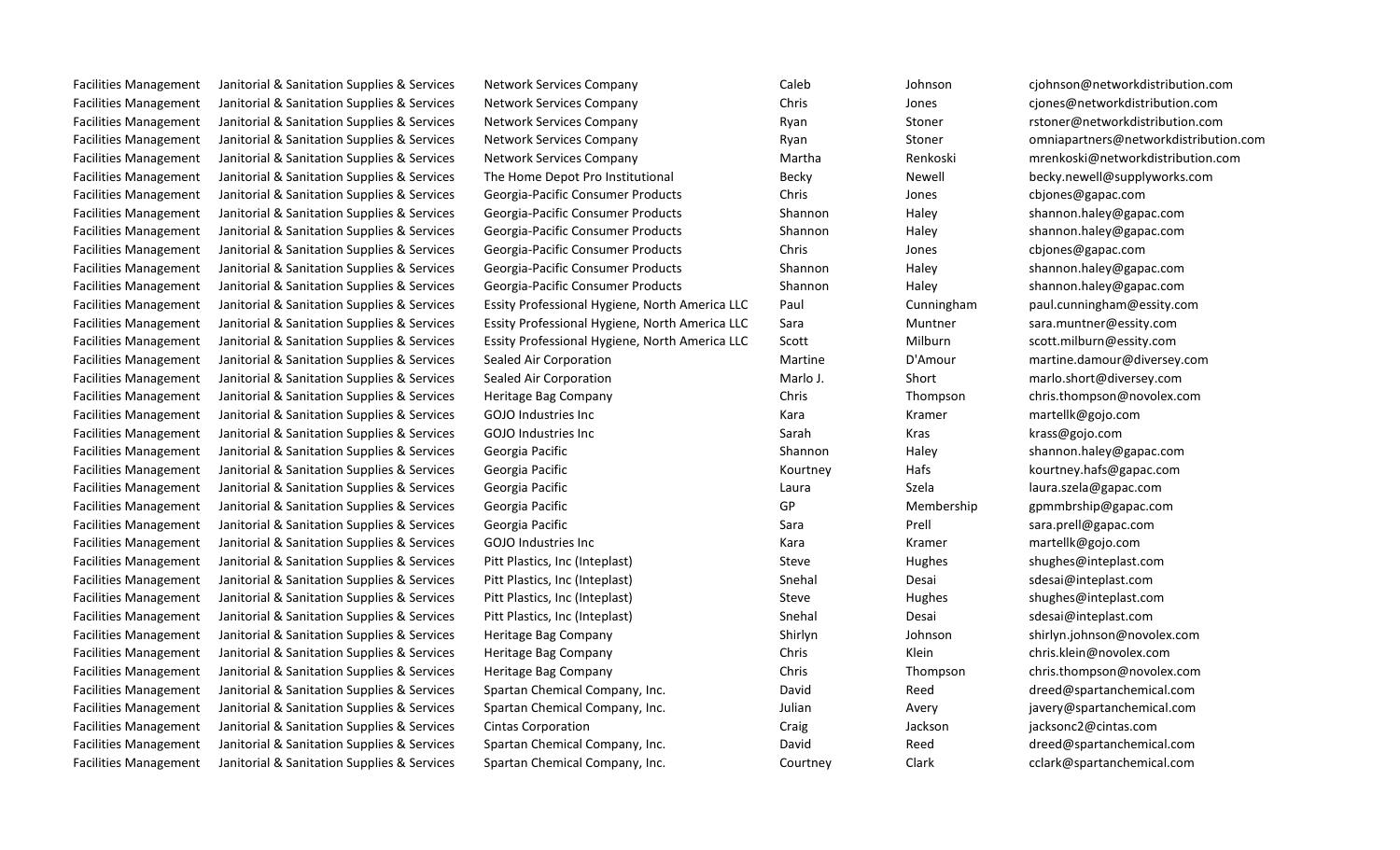Facilities Management Janitorial & Sanitation Supplies & Services Georgia Pacific Shannon Haley Shannon Haley Shannon Haley Shannon Haley Shannon Haley Shannon Haley Shannon Haley Gapac.com Facilities Management Janitorial & Sanitation Supplies & Services Georgia Pacific GP GP Membership gpmmbrship gpmmbrship gapac.com Facilities Management Janitorial & Sanitation Supplies & Services Georgia Pacific Sara Sara Prell sara.prell@gapac.com Facilities Management Janitorial & Sanitation Supplies & Services Georgia Pacific Shannon Shannon Haley Shannon Haley Shannon Haley Shannon Haley Shannon Haley Shannon Haley Shannon Haley Shannon Haley Shannon Haley Gapac. Facilities Management Janitorial & Sanitation Supplies & Services Georgia Pacific Shannon Haley Shannon Haley shannon Haley shannon.haley@gapac.com Facilities Management Janitorial & Sanitation Supplies & Services Georgia Pacific Shannon Haley Shannon Haley Shannon Haley Shannon Haley Shannon Haley Shannon Haley Shannon Haley Shannon Haley Shannon Haley Graphs Com Facilities Management Janitorial & Sanitation Supplies & Services Georgia Pacific GP GP Membership gpmmbrship@gapac.com Facilities Management Janitorial & Sanitation Supplies & Services Georgia Pacific Sara Sara Prell sara.prell@gapac.com Facilities Management Janitorial & Sanitation Supplies & Services Georgia Pacific Shannon Shannon Haley Shannon Haley Shannon Haley Shannon Haley Shannon Haley Shannon Haley Shannon Haley Shannon Haley Shannon Haley Gapac. Facilities Management Janitorial & Sanitation Supplies & Services Georgia Pacific Shannon Shannon Haley Shannon Haley Shannon Haley Shannon Haley Shannon Haley Shannon Haley Shannon Haley Shannon Haley Shannon Haley Gapac. Facilities Management Janitorial & Sanitation Supplies & Services Georgia Pacific Shannon Haley Shannon Haley Shannon Haley Shannon Haley Shannon Haley Shannon Haley Shannon Haley Shannon Haley Shannon Haley Graphs Com Facilities Management Janitorial & Sanitation Supplies & Services Georgia Pacific Chris Chris Chris Chris Jones chiones@gapac.com Facilities Management Janitorial & Sanitation Supplies & Services Georgia Pacific Jacqual Chambers jacquel.chambers@gapac.com Facilities Management Janitorial & Sanitation Supplies & Services Georgia Pacific GP GP Membership gpmmbrship@gapac.com Facilities Management Janitorial & Sanitation Supplies & Services Georgia Pacific Sara Sara Sara Prell Sara Prell Sara.prell@gapac.com Facilities Management Janitorial & Sanitation Supplies & Services Georgia Pacific Shannon Haley Shannon Haley Shannon Haley Shannon Haley Shannon Haley Shannon Haley Shannon Haley Georgia Pacific Shannon Haley Shannon Hale Facilities Management Janitorial & Sanitation Supplies & Services Georgia Pacific Shannon Haley Shannon Haley shannon Haley shannon.haley@gapac.com Facilities Management Janitorial & Sanitation Supplies & Services Georgia Pacific GP GP Membership gpmmbrship@gapac.com Facilities Management Janitorial & Sanitation Supplies & Services Georgia Pacific Shannon Shannon Haley Shannon Haley Shannon Haley Shannon Haley Shannon Haley Shannon Haley Shannon Haley Shannon Haley Shannon Haley Gapac. Facilities Management Janitorial & Sanitation Supplies & Services Georgia Pacific Sara Sara Sara Prell Sara Prell sara.prell@gapac.com Facilities Management Janitorial & Sanitation Supplies & Services Heritage Bag Company Chris Chris Chris Thompson chris.thompson@novolex.com Facilities Management Janitorial & Sanitation Supplies & Services Heritage Bag Company Chris Chris Chris Klein Chris.klein@novolex.com Facilities Management Janitorial & Sanitation Supplies & Services Heritage Bag Company Shirlyn Shirlyn Johnson shirlyn.johnson@novolex.com Facilities Management Janitorial & Sanitation Supplies & Services Heritage Bag Company Chris Chris Chris Klein Chris.klein@novolex.com Facilities Management Janitorial & Sanitation Supplies & Services Heritage Bag Company Shirlyn Shirlyn Shirlyn Johnson Shirlyn.johnson@novolex.com Facilities Management Janitorial & Sanitation Supplies & Services Heritage Bag Company Chris Chris Chris Thompson chris.thompson@novolex.com Facilities Management Janitorial & Sanitation Supplies & Services Pitt Plastics, Inc (Inteplast) Steve Shughes Hughes Stughes Shughes@inteplast.com Facilities Management Janitorial & Sanitation Supplies & Services Pitt Plastics, Inc (Inteplast) Snehal Snehal Desai Desai sdesai@inteplast.com Facilities Management Janitorial & Sanitation Supplies & Services Pitt Plastics, Inc (Inteplast) Steve Shughes Hughes Stuppers Shughes@inteplast.com Facilities Management Janitorial & Sanitation Supplies & Services Pitt Plastics, Inc (Inteplast) Snehal Snehal Desai Desai Snessi@inteplast.com Facilities Management Janitorial & Sanitation Supplies & Services Pitt Plastics, Inc (Inteplast) Steve Shughes Hughes Stughes Shughes@inteplast.com Facilities Management Janitorial & Sanitation Supplies & Services Pitt Plastics, Inc (Inteplast) Steve Shughes Hughes Stupples Stupples Steve Hughes Shughes@inteplast.com Facilities Management Janitorial & Sanitation Supplies & Services Pitt Plastics, Inc (Inteplast) Snehal Services Desai Solesai@inteplast.com Facilities Management Janitorial & Sanitation Supplies & Services Pitt Plastics, Inc (Inteplast) Snehal Snehal Desai Snessi@inteplast.com Facilities Management Janitorial & Sanitation Supplies & Services Spartan Chemical Company, Inc. 
David Reed Reed Company Reed Company, Inc. Company, Inc. Company, Inc. Reed Reed Beautifus Reed Reed Beautifus Annual Compan Facilities Management Janitorial & Sanitation Supplies & Services Spartan Chemical Company, Inc. **Facilities Management Janitorial & Sanitation Supplies & Services Spartan Chemical Company, Inc. Julian Avery Avery in the s** Facilities Management Janitorial & Sanitation Supplies & Services Spartan Chemical Company, Inc. 
David Reed Reed and Reed as anitorial & Sanitation Supplies & Services Spartan Chemical Company, Inc. David Reed Reed and Re

Facilities Management Janitorial & Sanitation Supplies & Services Spartan Chemical Company, Inc. Courtney Clark Clark Clark cclark@spartanchemical.com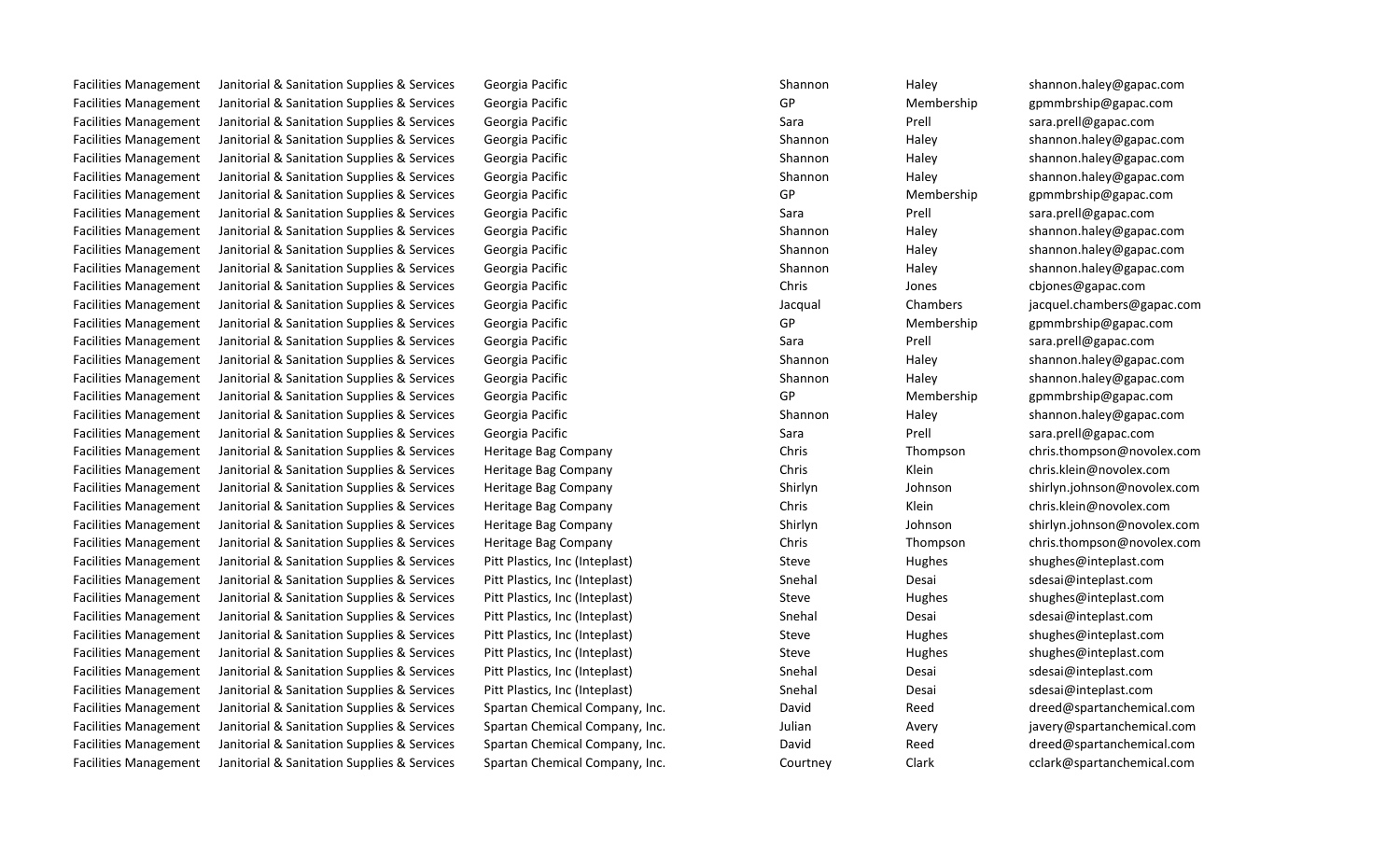Facilities Management Janitorial & Sanitation Supplies & Services Spartan Chemical Company, Inc. 
David Reed Reed Business and Reed and Reed and Reed and Reed and Reed and David Reed and Reed and Reed and Reed and Reed and Facilities Management Janitorial & Sanitation Supplies & Services Spartan Chemical Company, Inc. 
David Reed Reed and Reed as anitorial & Sanitation Supplies & Services Spartan Chemical Company, Inc. David Reed Reed and Re Facilities Management Janitorial & Sanitation Supplies & Services Spartan Chemical Company, Inc. Sulian and Avery Avery and Supplies Avery included and the spartan Chemical.com Facilities Management Janitorial & Sanitation Supplies & Services 3M Marketing Agreement John John Wolter ihwolter@mmm.com Facilities Management Janitorial & Sanitation Supplies & Services 3M Marketing Agreement Paul Paul Burke Burke pmburke@mmm.com Facilities Management Janitorial & Sanitation Supplies & Services Clorox Professional Products Tobby Tobby Gavino tobby.gavino@clorox.com Facilities Management Janitorial & Sanitation Supplies & Services Clorox Professional Products PPD Contracts ppd.contracts@clorox.com Facilities Management Janitorial & Sanitation Supplies & Services Clorox Professional Products Tobby Tobby Gavino tobby.gavino@clorox.com Facilities Management Janitorial & Sanitation Supplies & Services Clorox Professional Products Clorox Customer Service professionalrebates@clorox.com Facilities Management Janitorial & Sanitation Supplies & Services GOJO Industries Inc Kara Kramer Kramer Kramer kramerka@gojo.com Facilities Management Janitorial & Sanitation Supplies & Services GOJO Industries Inc Dean Dean Hrabik hrabikdr@gojo.com Facilities Management Janitorial & Sanitation Supplies & Services GOJO Industries Inc Kara Kramer Kramer Kramer kramerka@gojo.com Facilities Management Janitorial & Sanitation Supplies & Services GOJO Industries Inc Dean Dean Hrabik hrabikdr@gojo.com Facilities Management Janitorial & Sanitation Supplies & Services Rubbermaid Commercial Products George Wasif Wasif george.wasif@newellco.com Facilities Management Janitorial & Sanitation Supplies & Services Rubbermaid Commercial Products Adam Adam Lewis Lewis adam.lewis@newellco.com Facilities Management Janitorial & Sanitation Supplies & Services Rubbermaid Commercial Products George Wasif Wasif george.wasif@newellco.com Facilities Management Janitorial & Sanitation Supplies & Services Rubbermaid Commercial Products George Wasif Wasif george.wasif@newellco.com Facilities Management Janitorial & Sanitation Supplies & Services Georgia Pacific GP GP Membership gpmmbrship@gapac.com Facilities Management Janitorial & Sanitation Supplies & Services Georgia Pacific Jacqual Chambers jacquel.chambers@gapac.com Facilities Management Janitorial & Sanitation Supplies & Services Georgia Pacific Network Courtney Hafs Hafs Republies Assessment Analysis Communication Supplies & Services Georgia Pacific Network Analysis Assessment Devel Facilities Management Janitorial & Sanitation Supplies & Services Knight Facilities Management Michael Foy Foy mike.foy@knightfm.com Facilities Management Janitorial & Sanitation Supplies & Services Knight Facilities Management Daniel Waltenburg daniel.waltenburg@knightfm.com Facilities Management Janitorial & Sanitation Supplies & Services Knight Facilities Management Daniel Waltenburg daniel.waltenburg@knightfm.com Facilities Management Janitorial & Sanitation Supplies & Services Knight Facilities Management Daniel Waltenburg daniel.waltenburg@knightfm.com Facilities Management Janitorial & Sanitation Supplies & Services Knight Facilities Management Daniel Waltenburg daniel.waltenburg@knightfm.com Facilities Management Janitorial & Sanitation Supplies & Services Network Services Company Brandon Kass Brandon Kass bkass@networkdistribution.com Facilities Management Janitorial & Sanitation Supplies & Services Clorox Professional Products Tobby Tobby Gavino tobby.gavino@clorox.com Facilities Management Janitorial & Sanitation Supplies & Services Apache Industrial Services, Inc Tyson Hickey Hickey thickey@apacheip.com Facilities Management Janitorial & Sanitation Supplies & Services Apache Industrial Services, Inc Janie Bucio Bucio in Bucio inclusio epacheip.com Facilities Management Janitorial & Sanitation Supplies & Services Apache Industrial Services, Inc Tyson Hickey Hickey thickey@apacheip.com Facilities Management Janitorial & Sanitation Supplies & Services Apache Industrial Services, Inc Mark Howell mhowell mhowell mhowell mhowell mhowell mhowell mhowell mhowell mhowell mhowell mhowell mhowell mhowell mhowell Facilities Management Janitorial & Sanitation Supplies & Services The Home Depot Pro Institutional John John Pettinelli Pettinelli innustitutional John.pettinelli Pettinelli Pettinelli Pettinelli Pettinelli Pettinelli Pett

Facilities Management Janitorial & Sanitation Supplies & Services The Home Depot Pro Institutional Ashley Anderson Anderson ashley m anderson@homedepot.com

Facilities Management Janitorial & Sanitation Supplies & Services Network Services Company Martha Martha Renkoski mrenkoski@networkdistribution.com Facilities Management Janitorial & Sanitation Supplies & Services Network Services Company Frank Frank Barretta barretta barretta barretta barretta barretta barretta barretta barretta barretta barretta barretta barretta ba Facilities Management Janitorial & Sanitation Supplies & Services Network Services Company Ryan Stoner Stoner omniapartners@networkdistribution.com Facilities Management Janitorial & Sanitation Supplies & Services Network Services Company Martha Martha Renkoski menkoski@networkdistribution.com Facilities Management Janitorial & Sanitation Supplies & Services Network Services Company Frank Frank Barretta barretta barretta barretta barretta barretta barretta barretta barretta barretta barretta barretta barretta ba